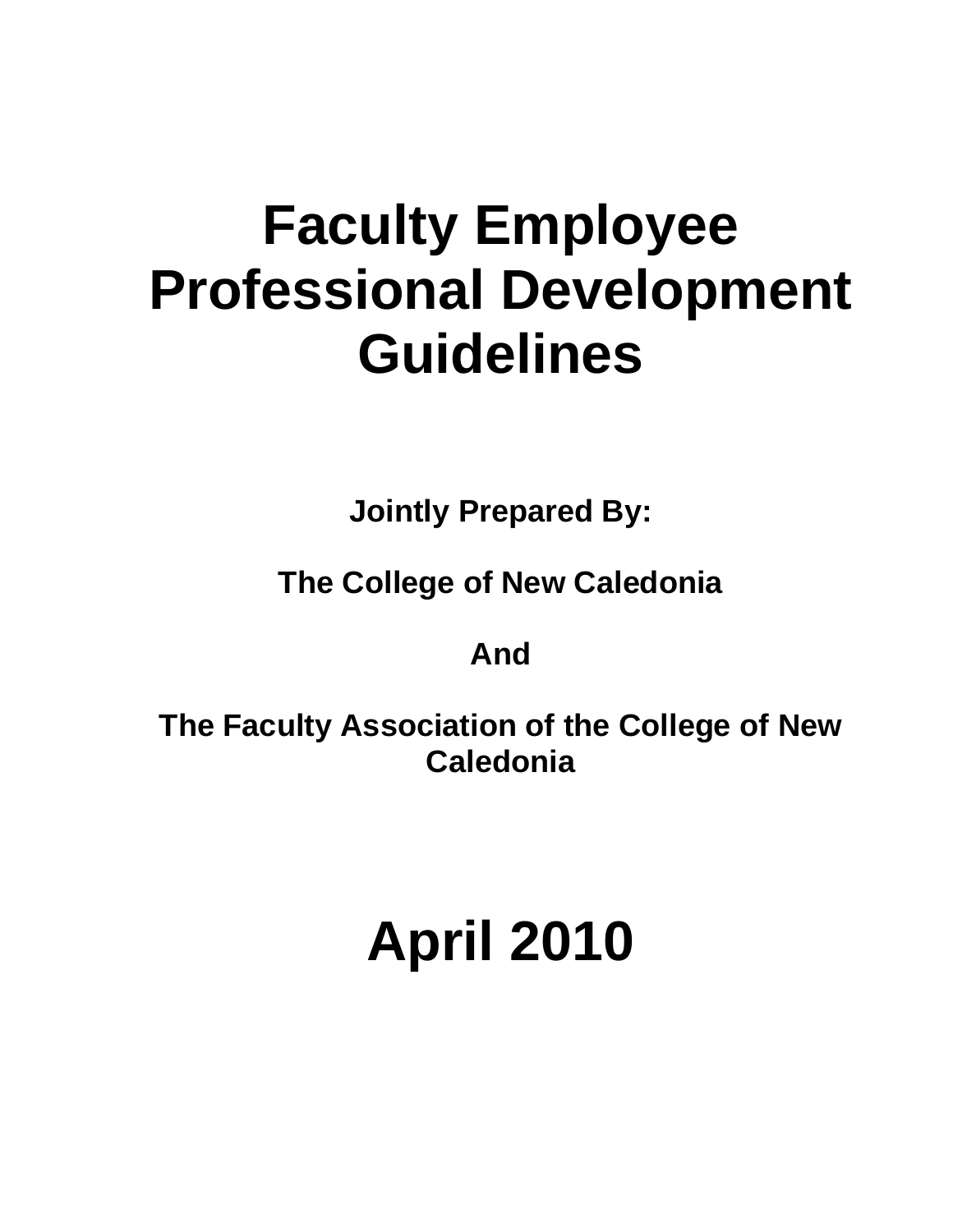| Professional Development Committee Application Review Procedures 4  |   |
|---------------------------------------------------------------------|---|
|                                                                     |   |
|                                                                     |   |
|                                                                     |   |
|                                                                     |   |
|                                                                     |   |
| Table 2 - Status/Activity, Maximums and Supporting Material Levels: |   |
|                                                                     |   |
|                                                                     |   |
|                                                                     |   |
|                                                                     |   |
|                                                                     | 9 |
|                                                                     |   |
|                                                                     |   |
| Appeals                                                             |   |
|                                                                     |   |
|                                                                     |   |

## **Table of Contents**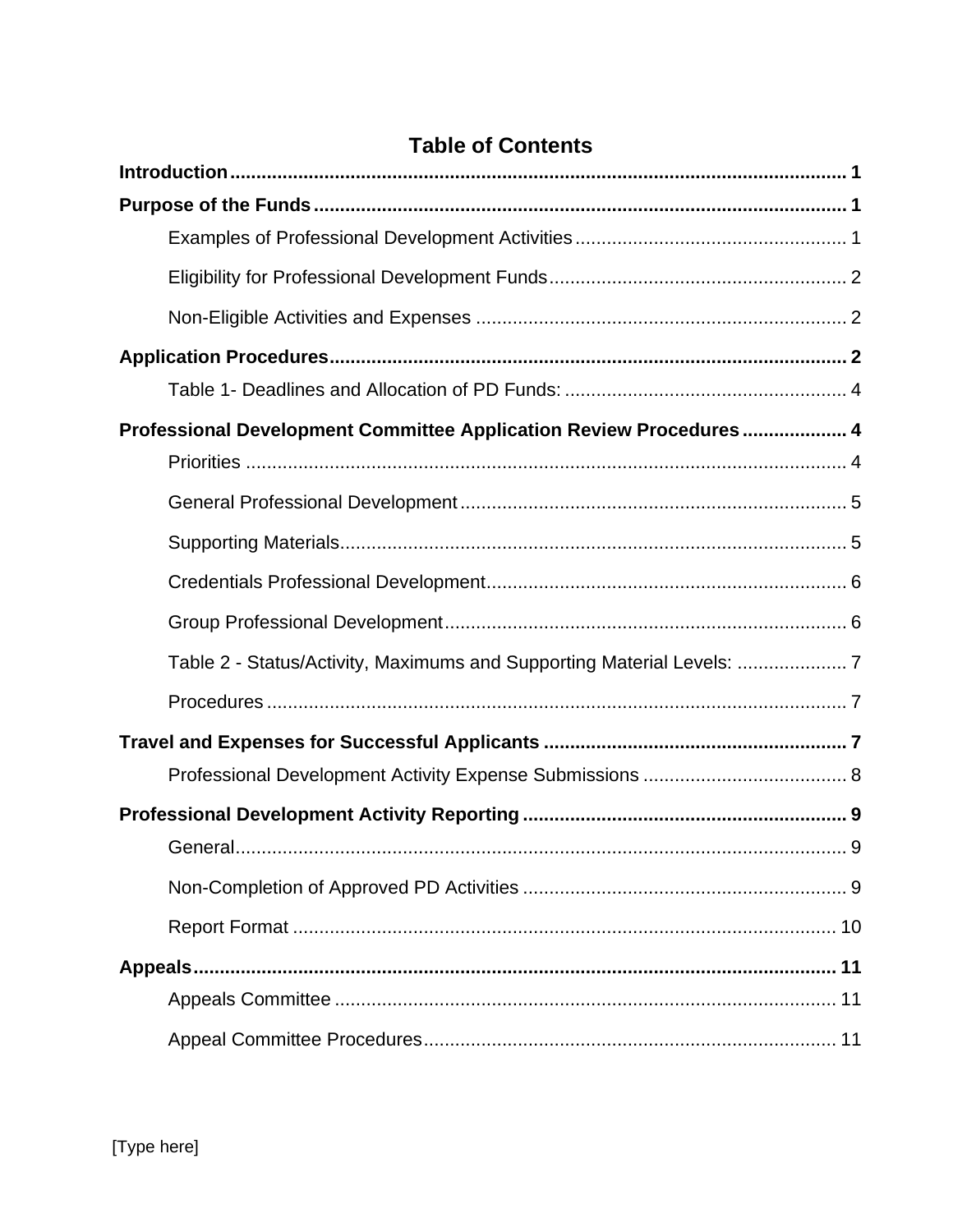| Appendix A - Collective Agreement Provisions Regarding the 0.8% PD Fund 14  |
|-----------------------------------------------------------------------------|
| Appendix B - Letter of Understanding Regarding the 0.6% PD Fund  17         |
|                                                                             |
| COMMON FACULTY PROFESSIONAL DEVELOPMENT FUND  17                            |
| Appendix C - Faculty Employee Professional Development Fund Application  18 |
| Faculty Professional Development Fund: General Application 19               |
| Faculty Professional Development Fund: Credentials Application 21           |
|                                                                             |
| Faculty Professional Development Fund: Release Time Application24           |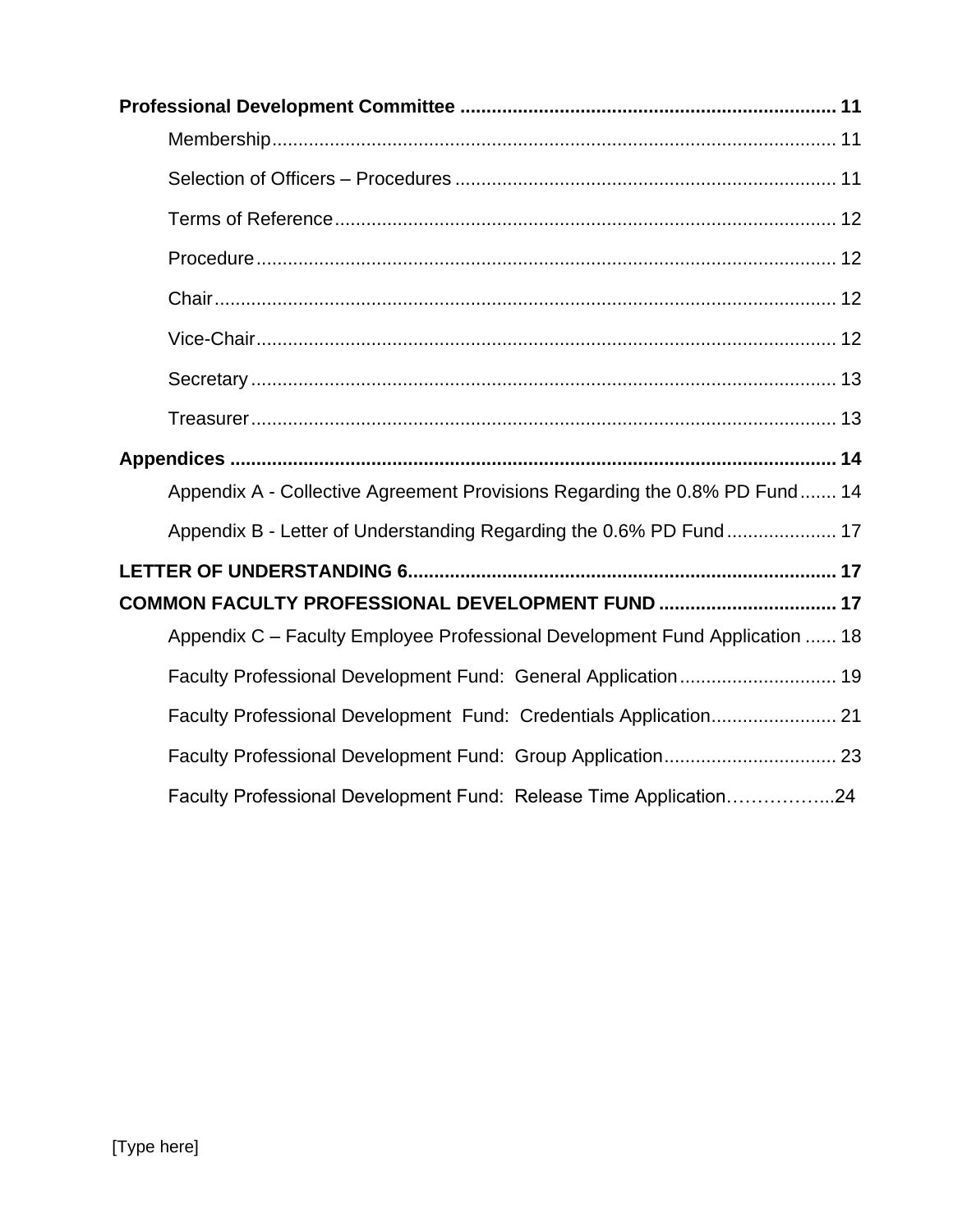## **Introduction**

<span id="page-3-0"></span>Each fiscal year faculty employees of the College of New Caledonia (CNC) have access to two sources of Professional Development Funds as established through the agreement of CNC and the Faculty Association of CNC (FACNC). They are:

- 1. 0.8% of total faculty salaries for the previous fiscal year; and
- 2. 0.6% of total faculty salaries for the previous fiscal year

The 0.8% fund is set out at Article 13.1.1 of the Local Agreement between CNC and the FACNC and the 0.6% fund is set out in Letter of Understanding (LOU) #6 of the Common Agreement. See Appendix A for relevant collective agreement provisions regarding the 0.8% fund and Appendix B for the LOU regarding the 0.6% fund.

These two funds are administered by the Professional Development Committee (PD Committee).

The purpose of this document is to provide detailed information and guidelines in order to:

- Assist faculty employees in making applications for Professional Development Funds (PD Funds).
- Assist the PD Committee in overseeing the disbursement of the PD Funds.
- <span id="page-3-1"></span>•

## **Purpose of the Funds**

All PD Funds are intended to support faculty employees in activities that enhance present skills and knowledge, adapt to new work methods, prepare for career advancements within the College, as well as any other activities acceptable to the PD Committee.

The highest priority for Professional Development is given to those activities that are shown to be an enhancement or an improvement of a faculty employee's ability (or faculty employees' abilities) to perform their duties at the College or that are directly related to their faculty responsibilities.

## <span id="page-3-2"></span>**Examples of Professional Development Activities**

Examples of activities and expenses that may be supported through PD Funds include:

- Expenses towards attending courses, conferences, workshops, and industry-based or speciality training of four months or less in duration.
- Tuition towards obtaining a degree or professional certificate.
- Purchase of materials that support Professional Development (e.g. software, books, papers and other appropriate materials).
- The cost of release time to support Professional Development.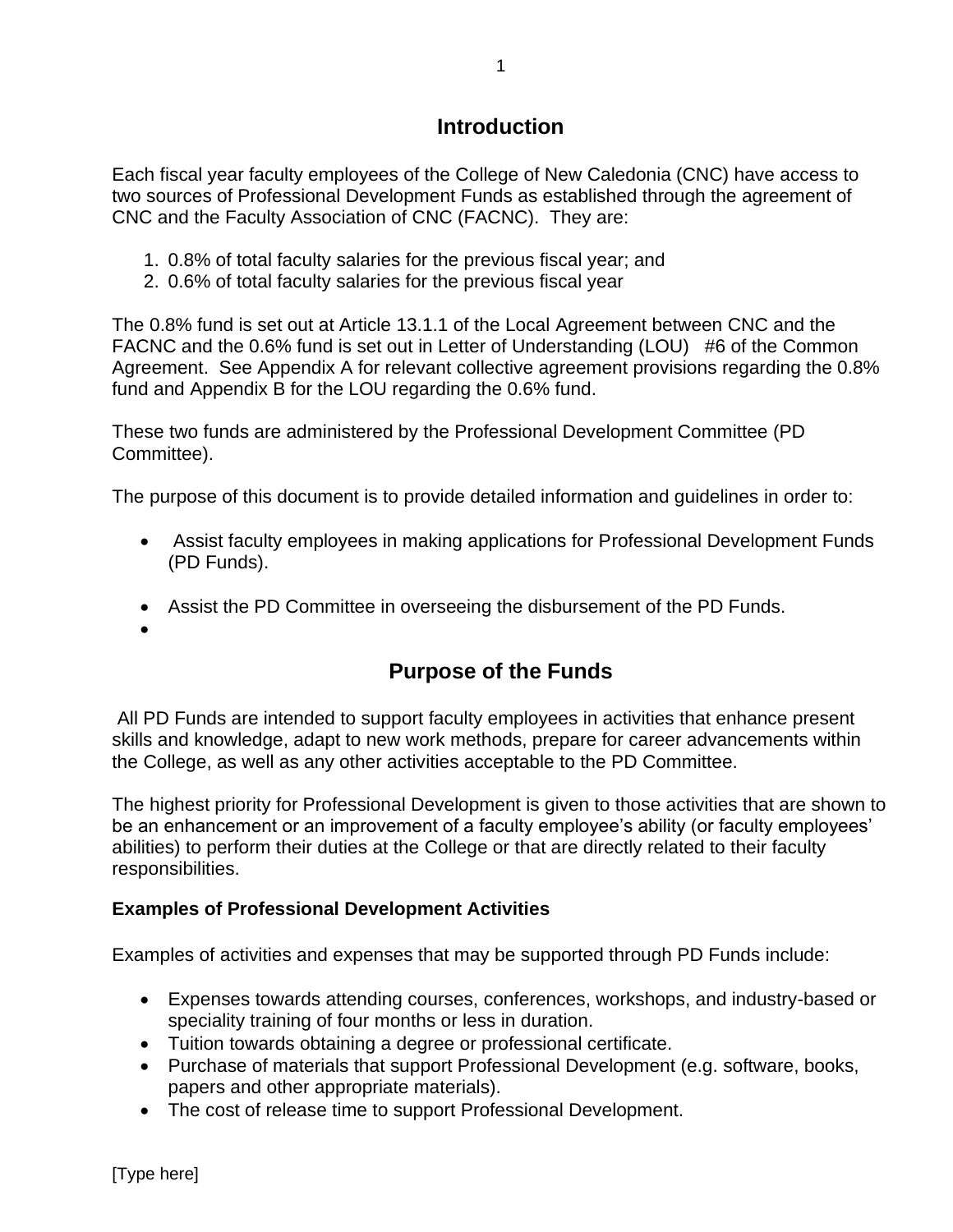- The cost of group activities such as seminars, forums, workshops, or meetings that would be arranged for interest-groups of faculty employees.
- The costs associated with conducting research.
- Professional fees and memberships where such fees are not a requirement of a faculty employees' position.

These are examples only. Faculty employees are encouraged to make other proposals that are intended for the purpose of the PD Funds as stated above.

The extent to which any activities and expenses would be supported through PD Funds would be limited by the maximum dollar amounts as set out in these guidelines.

## <span id="page-4-0"></span>**Eligibility for Professional Development Funds**

All faculty employees whose employment with the College is covered by the CNC-FACNC Collective Agreement are eligible to apply for PD Funds.

Additionally, applications may be made for PD Funds on behalf of interest groups of faculty employees where the purpose of the application is to provide a non-required Professional Development activity intended for that interest-group of faculty employees. Such an application may be initiated in a variety of ways including, for example, by:

- A member or members of the group.
- A faculty employee with responsibilities related to the professional development of his/her colleagues.
- A member of the PD Committee.

Applications for PD Funds will not be accepted from a faculty employee who has provided CNC with a notice of resignation or retirement.

#### <span id="page-4-1"></span>**Non-Eligible Activities and Expenses**

Activities and expenses not eligible for PD Funds include expenses required for the College's designated representative at an articulation meeting, annual professional fees where such fees are a requirement of a faculty employees' position (e.g. fees related to designations such as C.A., C.M.A., P. Eng, R.P. F., etc), training or education that is required by the College, hardware, and the top-up of education leave salaries.

## **Application Procedures**

<span id="page-4-2"></span>Applications for PD Funds will be made on the appropriate forms, which are available as Appendix C to this document, and at

#### [http://www.cnc.bc.ca/Working/Human\\_Resources/Training\\_and\\_PD.htm](http://www.cnc.bc.ca/Working/Human_Resources/Training_and_PD.htm)

Group applications must have a designated contact person who will be responsible for the application process, documenting expenditures and reporting on the activities.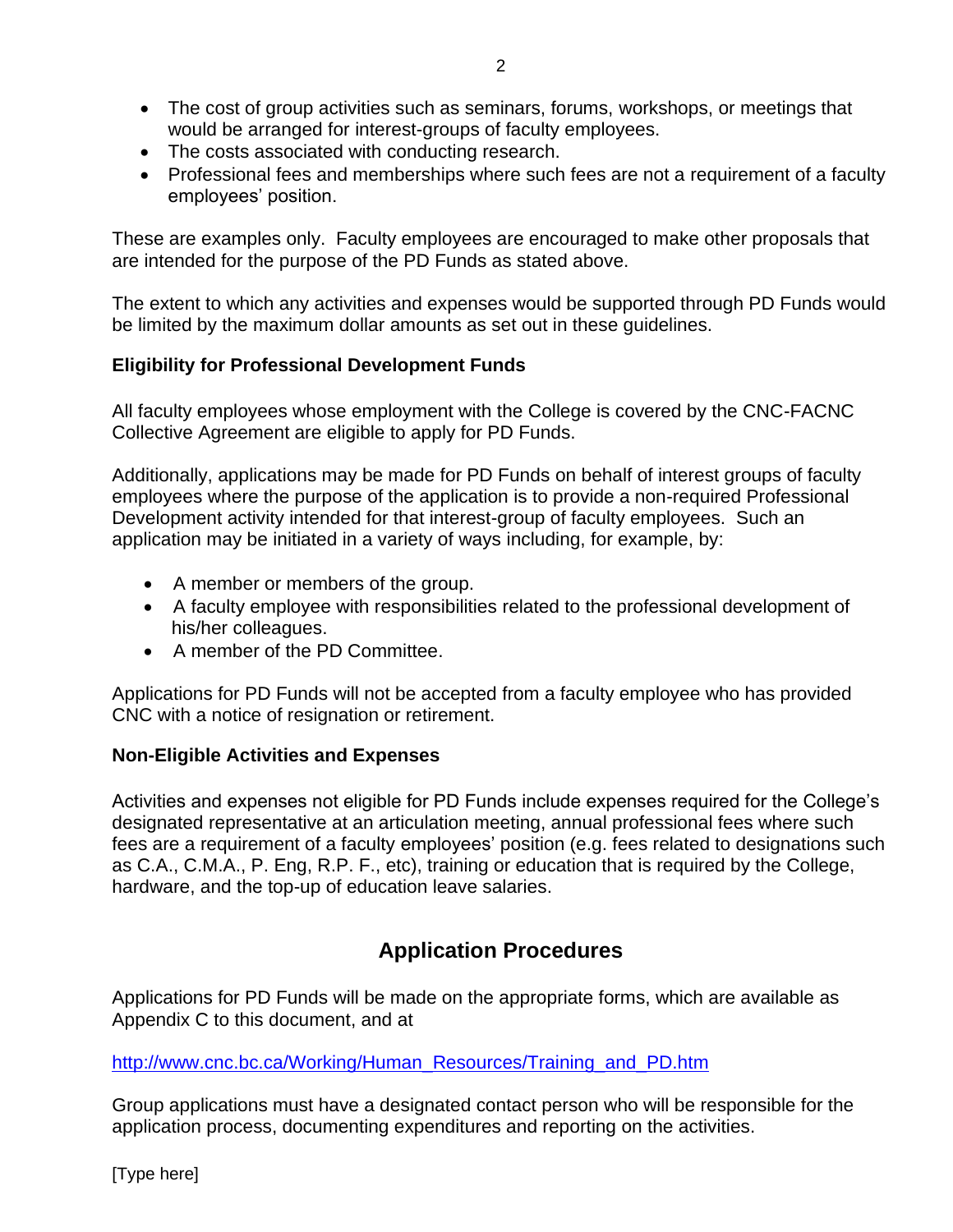Where the completion of the proposed PD activity will require Professional Development time or release time, the approval of such time must be approved by the appropriate Dean, Regional Director or Supervisor. Where the completion of the proposed PD activity will require Education Leave such leave will require approval through the procedure for approval of Education Leave (as per Article 12.4. of the Collective Agreement).

All applications for funding should adhere to the following deadlines to be guaranteed consideration: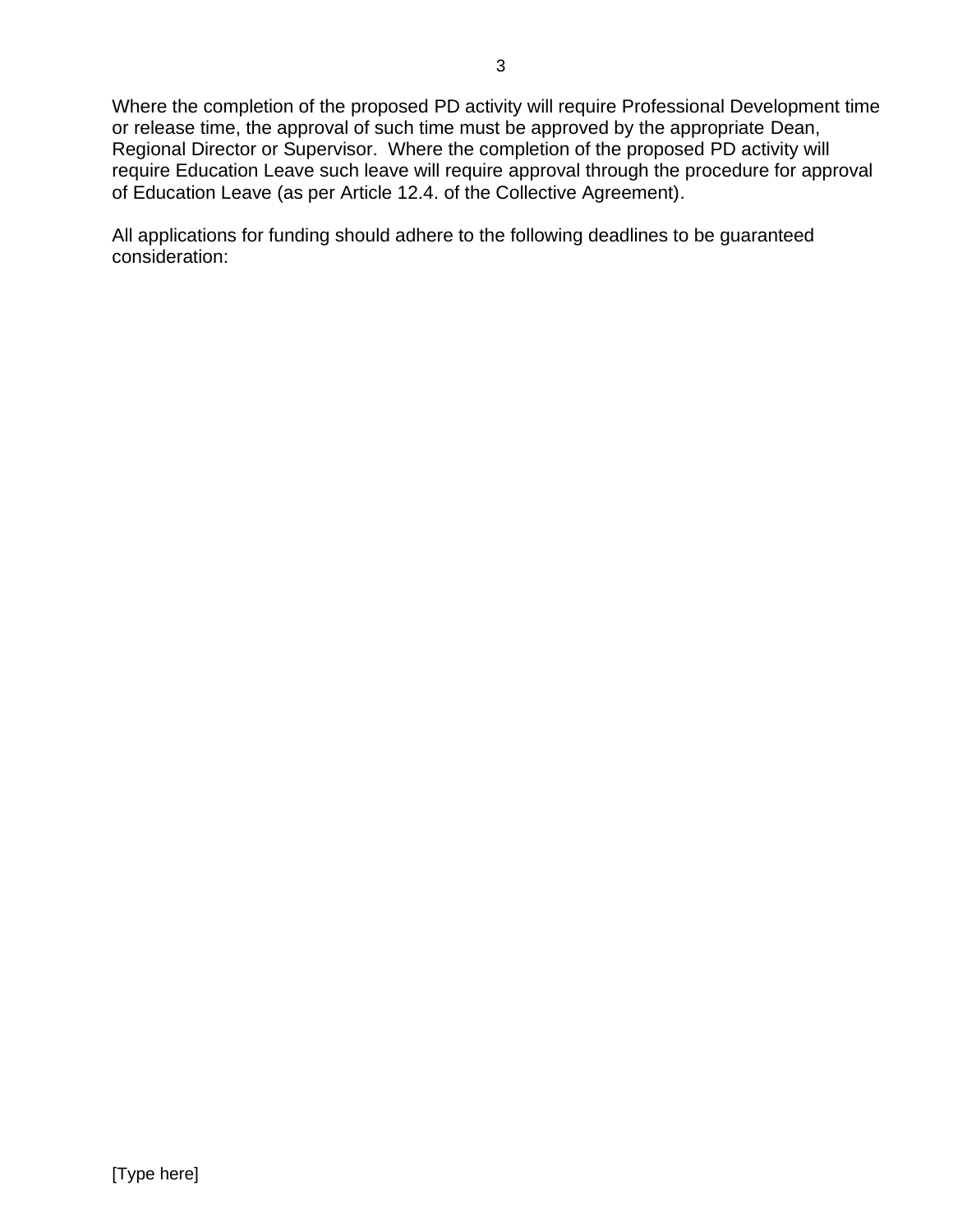| Deadline for<br>Submission | <b>Covering Period</b>          | Amount of PD<br><b>Funds Available</b> |
|----------------------------|---------------------------------|----------------------------------------|
| January 15                 | February and March              | 45%                                    |
| March 15                   | April, May & June               |                                        |
| May 1                      | June, July, and August          | 35%                                    |
| June 1                     | August, September, and October  |                                        |
| September 1                | October, November, and December | 20%                                    |
| November 1                 | December, January, February     |                                        |

#### <span id="page-6-0"></span>**Table 1- Deadlines and Allocation of PD Funds:**

Applications that are submitted after the above deadlines are still considered since it is likely that in some cases applicants will not become aware of a PD activity until after the deadline has passed.

<span id="page-6-1"></span>Applications must include an estimate of expense costs.

## **Professional Development Committee Application Review Procedures**

#### <span id="page-6-2"></span>**Priorities**

The following will be considered by the PD Committee in setting priorities for the funding of applications:

- The highest priority for funding is given to those PD activities that are shown to be an enhancement or an improvement of a faculty employee's ability (or faculty employees' abilities) to perform their duties at the College or that are directly related to their faculty responsibilities.
- Where possible, 90% of expenses will be paid but reduced funding may be offered by the PD Committee when funds are limited. In that case, the following priority scheme is used:

Highest priority: registration or course fees, transportation, accommodation

Lowest priority: meals/sundries

• Applicants who have most recently received PD Funds will have a lower priority. However, being the contact person on a group application will have no impact on an applicant's priority relative to an individual application that s/he may submit.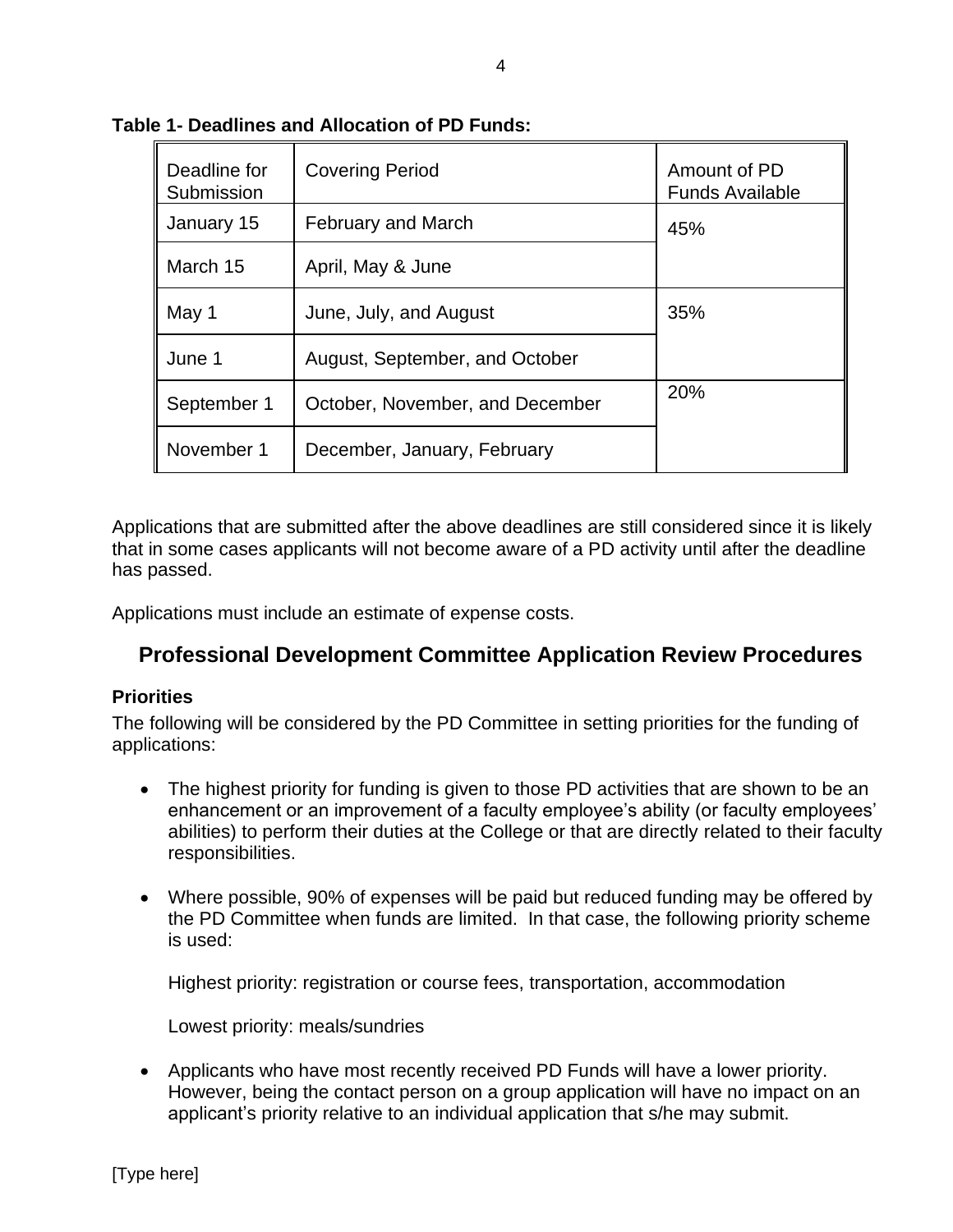The following priorities will be used when awarding PD Funds to applications submitted after the deadlines and to applicants seeking additional funding:

- The top priority will be for "after the fact" funding, i.e. for applications made after the PD activity has started. In such circumstances applications for PD funding will be considered at the end of the fiscal year if funds remain. However, the applicants assume full liability for their commitments and the PD Committee is under no obligation to provide funds.
- The next priority will be for 'over the allowed limit' requests where the original request exceeds the limit.
- The final priority will be for 'over the allowed limit' requests that represent an additional professional development activity proposal.

All else being equal, preference will be given to applications which are subsidized by funds from other sources, excluding the College of New Caledonia.

#### <span id="page-7-0"></span>**General Professional Development**

Regular Full-time, Regular Part-time and Sessional faculty employees are eligible for 90% of cost to a maximum of \$3,000.00 per fiscal year.

Non-regular Part-time faculty employees on the Non-Regular Seniority List (NRSL) are eligible for 90% to a maximum of \$2,000.00 per fiscal year.

Non-regular Part-time faculty employees are eligible for 60% of cost to maximum of \$1,500.00 per fiscal year.

Sessional and non-regular part-time employees, including those on the NRSL must apply for funds during their contract and use the funds within 9 months after the completion of their contract or by the end of the fiscal year, March 31 (whichever is longer).

Those who apply for and receive the maximum funds for the year may be eligible for and therefore may apply for additional funds on the PD application form. Such requests will be considered at the end of the fiscal year. The additional maximum will be \$2000, \$1350 and \$1000 respectively. It is the responsibility of the applicant to request, in writing, the additional funds.

#### <span id="page-7-1"></span>**Supporting Materials**

Where the PD expense applied for by a faculty employee is the purchase of materials that support professional development (e.g. books, software), the maximum amount that would be granted to the employee is as follows:

Regular Full-time, Regular Part-time and Sessional faculty employees are eligible for 90% of the cost of the purchase of such materials to a maximum of \$500.00 per fiscal year.

Non-regular Part-time faculty employees on the NRSL are eligible for 90% of the cost of the purchase of such materials to a maximum of \$330.00 per fiscal year.

[Type here]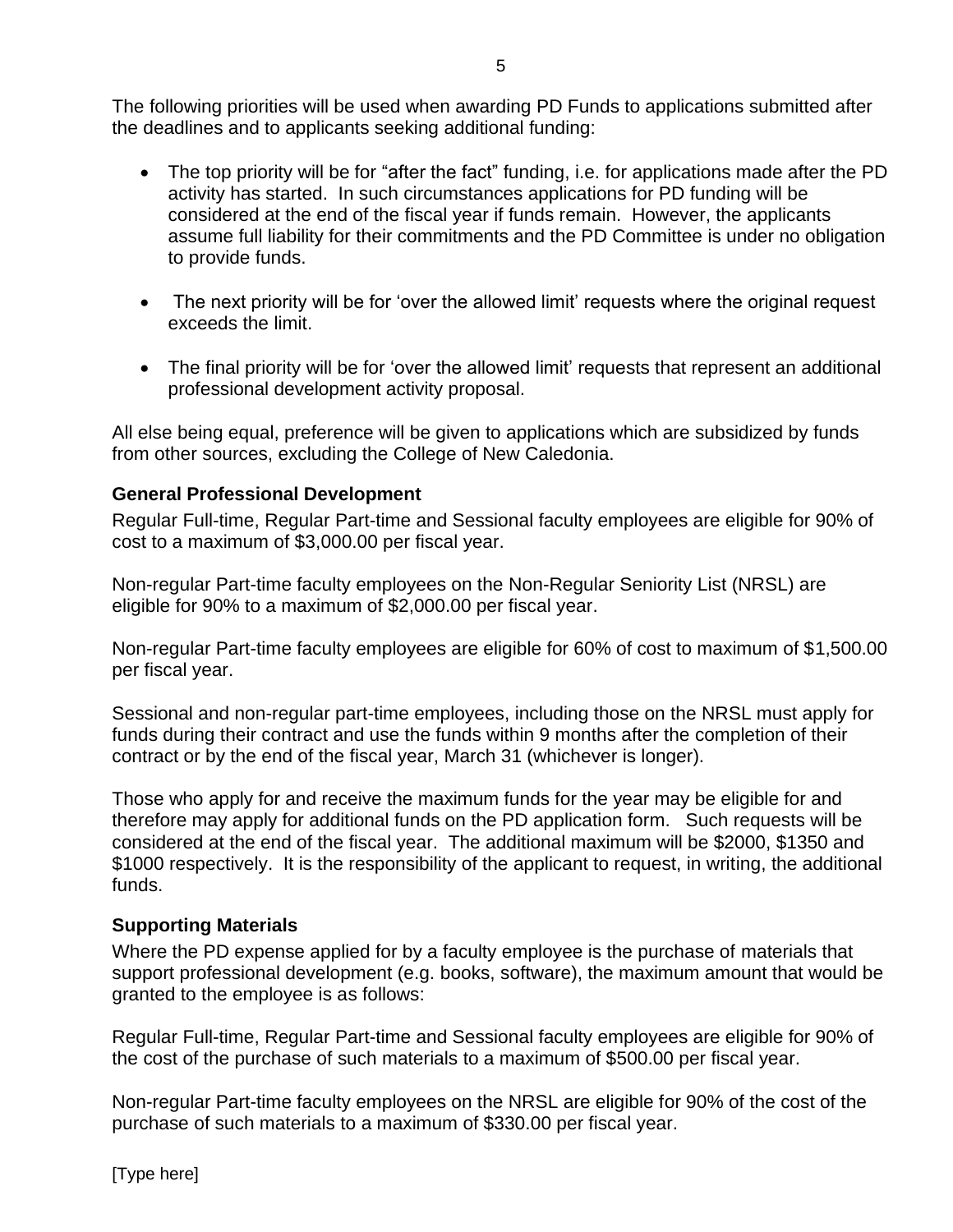Non-regular Part-time faculty employees are eligible for 60% of cost of the cost of the purchase of such materials to maximum of \$100.00 per fiscal year.

These amounts form a portion of the overall maximums available to a faculty employee per year (i.e. the amounts set out above for the purchase of materials that support professional development is not in addition to the overall maximums).

## <span id="page-8-0"></span>**Credentials Professional Development**

Where the PD activity applied for by a Regular Full-time or Regular Part-time faculty employee is tuition and other expenses directly related to the attainment of a degree or professional certification, such an employee is eligible for 90% to a maximum of \$8,000 (rather than the \$2,000 noted above) per fiscal year. Such an employee would not be eligible to apply for any additional funds that fiscal year.

## <span id="page-8-1"></span>**Group Professional Development**

Approved group applications for PD activities carried out within or across CNC campus communities will be reimbursed for 100% of the costs of the PD activity. Where there is an individual tuition or registration fee associated with a group PD activity such a fee will form a portion of the overall maximums available to a faculty employee per year.

## **Release Time for PD Activities**

Full time and Sessional faculty are able to apply to the 0.6 portion of the PD fund for short term release time to support PD activities.

The faculty member is responsible for making arrangements with his/her Dean or Director to address the need to cover classes in accordance with the Collective Agreement.

Release time will be fully covered within the member's annual allotment. 90% of the PD activity is covered up to the member's annual allotment.

Faculty members applying for release time are responsible for submitting the following documents:

- a completed release time form including the signature of his/her Dean or Director
- the calculated costs of the release
- <span id="page-8-2"></span>• one of the three PD Applications (General, Credentials, Group)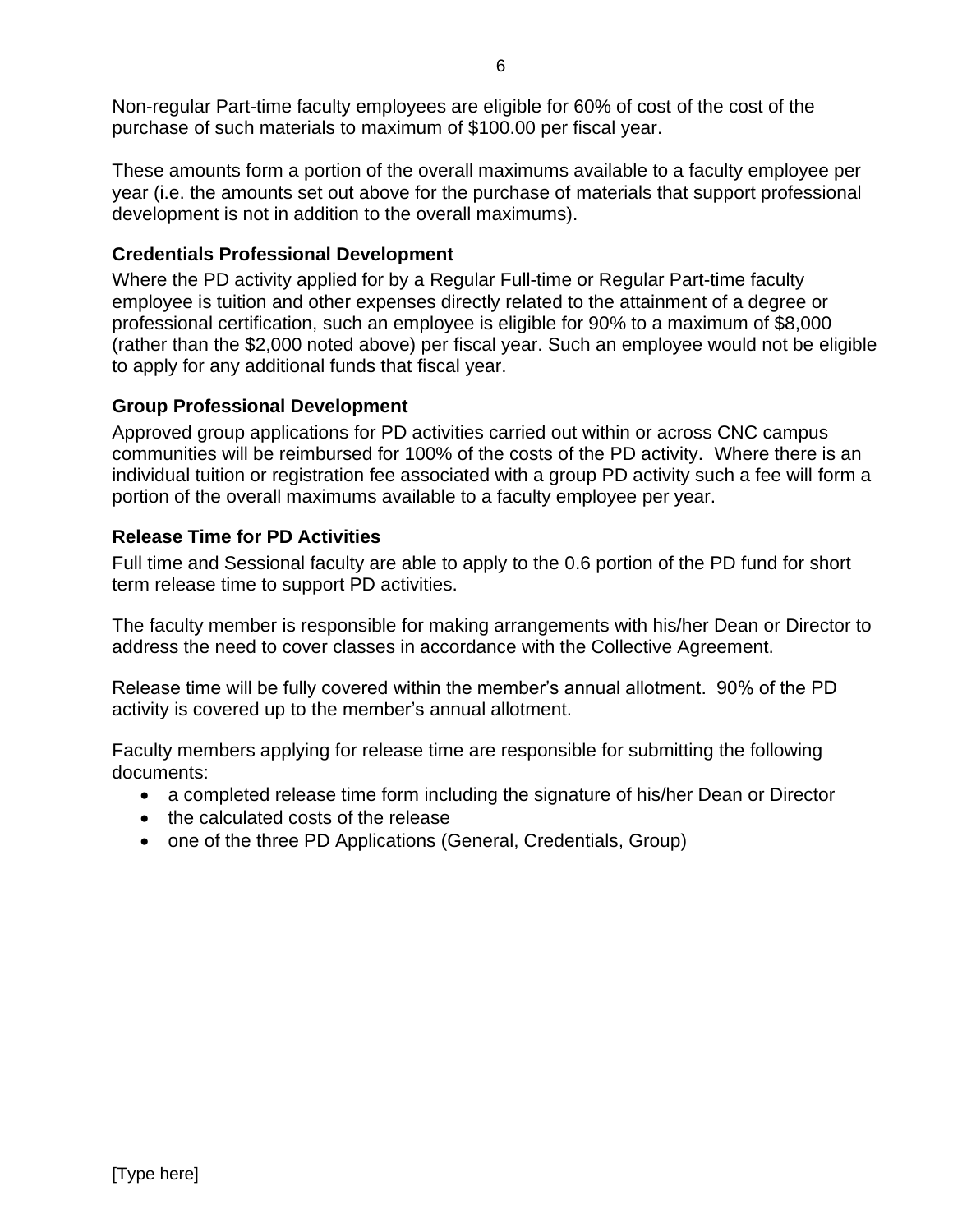| Status/Activity                                                   | Level of PD<br>Funding | Maximum Amount of<br>PD Funding                                                                                                          | <b>Maximum Supporting</b><br><b>Material</b><br>(within annual allotment) |
|-------------------------------------------------------------------|------------------------|------------------------------------------------------------------------------------------------------------------------------------------|---------------------------------------------------------------------------|
| <b>Regular Full Time</b><br><b>Regular Part Time</b><br>Sessional | 90%                    | \$3,000                                                                                                                                  | \$500                                                                     |
| Part Time on NRSL                                                 | 90%                    | \$2,000                                                                                                                                  | \$330                                                                     |
| Part Time                                                         | 60%                    | \$1,500                                                                                                                                  | \$100                                                                     |
| Group                                                             | 100%                   | Where there is a fee<br>per individual<br>employee in the<br>group, the fee forms<br>a portion of the<br>employee's annual<br>allotment. |                                                                           |
| Credential<br>(Regular Full Time<br><b>Regular Part Time)</b>     | 90%                    | \$8,000                                                                                                                                  | \$2,000                                                                   |

**Table 2 - Status/Activity, Maximums and Supporting Material Levels:**

## <span id="page-9-0"></span>**Procedures**

Upon receipt of an individual application the PD Committee Secretary verifies the applicant's last PD funding claim and amount.

The PD Committee meets shortly after the deadline for each period to consider applications.

A quorum is three members of the PD Committee, as long as both parties are represented.

Approved applications are recorded by the Treasurer. The Secretary notifies applicants. Decisions and summary reports will collectively form the basis of the PD Committee Year-end report and financial statement which will be filed in the CNC Archives.

Information about applicants submitted in connection with applications and distributed to PD Committee members will be returned to the Chairperson when decisions have been made.

<span id="page-9-1"></span>A master copy will be kept by the PD Committee Secretary. All other copies will be destroyed.

## **Travel and Expenses for Successful Applicants**

Cash advances must be requested on the PD Application Form. The Accounts Payable system at CNC requires at least two weeks to process cash advances once an application has been received in Accounts Payable.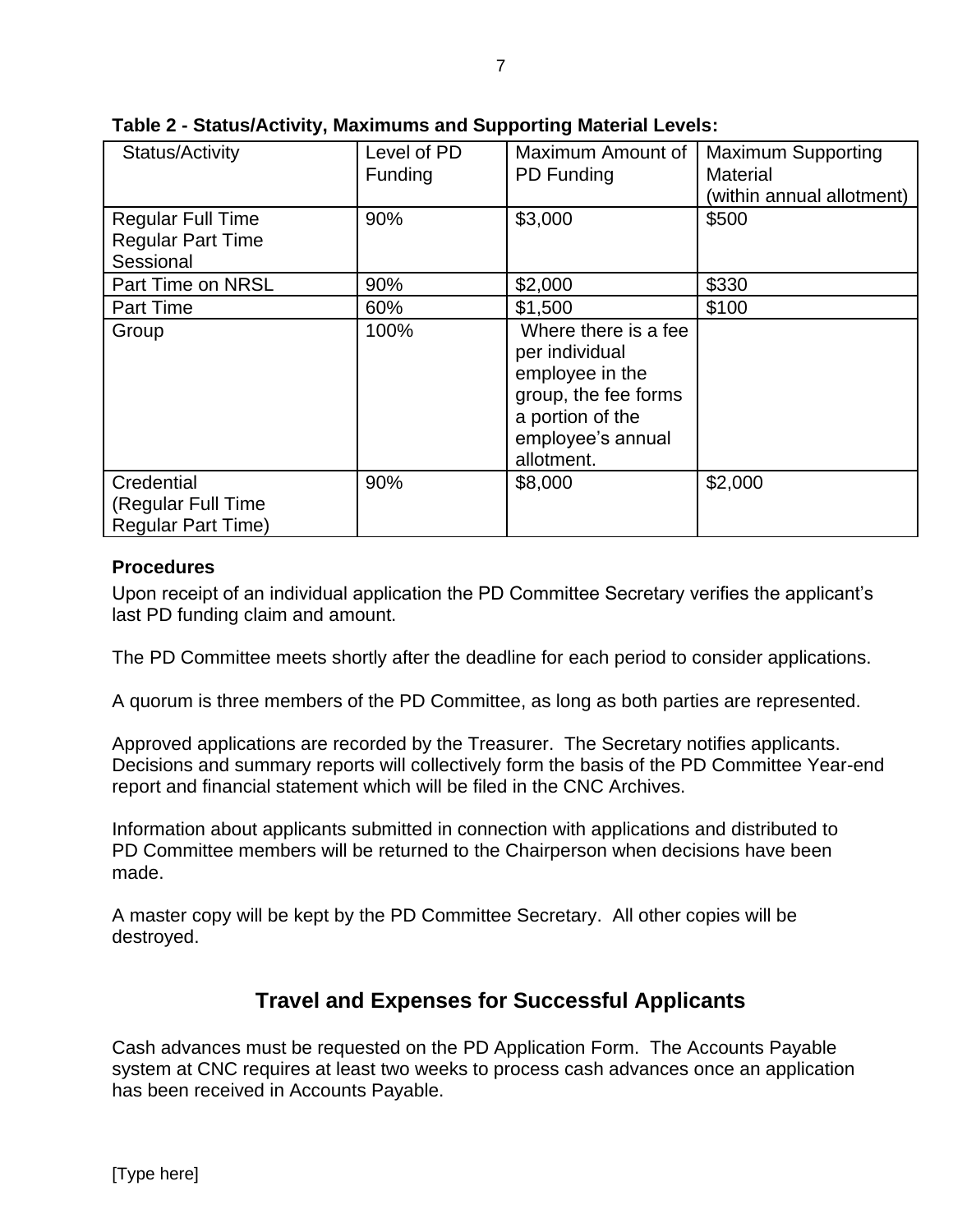All travel and related expenses and claims for such expenses must be claimed on the PD Application Form [http://www.cnc.bc.ca/Working/Human\\_Resources/Training\\_and\\_PD.htm](http://www.cnc.bc.ca/Working/Human_Resources/Training_and_PD.htm)

CNC employees are eligible for BC Government rates for hotels, car rentals etc. Such rates should be sought whenever possible. Information is available at <http://pss.gov.bc.ca/psb/travel/employee-travel-and-vehicle-rental.html>

Childcare is an allowable expense. All childcare costs must be receipted.

### <span id="page-10-0"></span>**Professional Development Activity Expense Submissions**

Upon completion of the PD activity the applicant is required to notify the PD Committee in writing of the completion of the activity in accordance with the quidelines for such reporting. If the activity has not been completed successfully, the applicant is required to provide a detailed explanation to the PD Committee.

All applicants must provide the actual costs of the PD activity on the PD Application Form and provide this to the PD Committee upon the completion of the PD activity. All expenses must be supported by original documentation. Unsupported expense claims and claims not supported by original documentation are not paid.

The final payment is logged by the secretary of the PD Committee.

Claims exceeding the original amount applied for may be limited to an additional amount of up to 10% more than the original amount applied for. Where funds are available at the end of the year the PD Committee, at its discretion, may agree to pay the full amount of the claim. However, no amount can be paid that is above the maximum dollar amounts and maximum percentages of the overall cost of the PD activity, as set out elsewhere in these guidelines.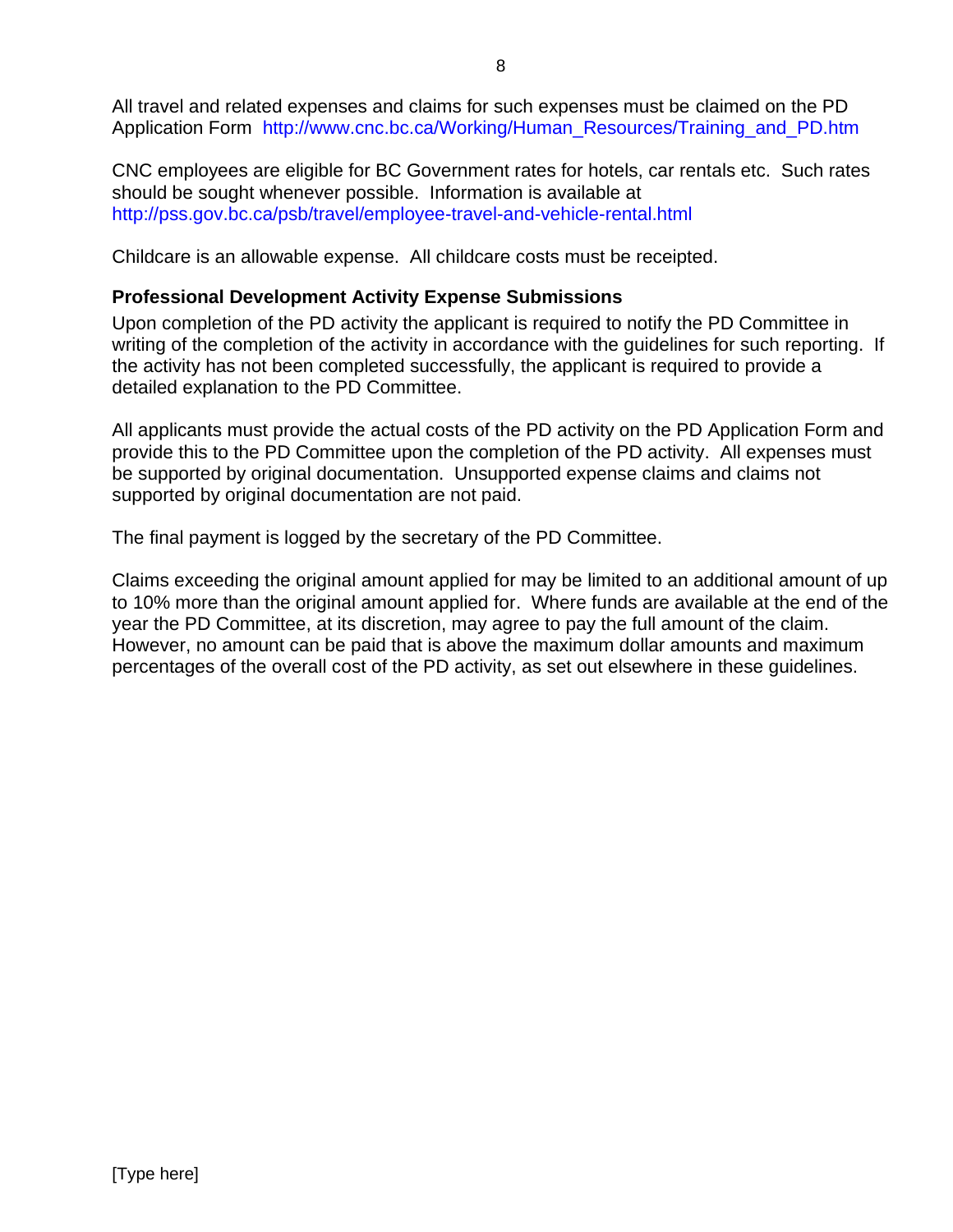## **Professional Development Activity Reporting**

## <span id="page-11-1"></span><span id="page-11-0"></span>**General**

Each recipient who has been granted funding for a PD activity is responsible for the submission of a report of the activity using the guidelines for such reporting as provided below. Only complete and professionally presented reports which follow the reporting guidelines will be accepted.

The purpose of the report is to:

- share knowledge gained from PD activities with colleagues.
- provide professional accountability in confirming the validity of the PD activity.
- provide a model for PD activity which colleagues may adapt for their own PD proposals.

Collectively, these reports will form the basis of the PD Committee Year-end report and financial statement which will be filed in the CNC Archives.

For the purposes of distribution, each project in the PD Committee summary report will be assigned a file number.

The applicant will submit a final report to the PD Committee within thirty days after the completion of his/her project or by September 30 for projects completed between June 1 and August 31. Attached to this report will be all original documents which are necessary to demonstrate completion of the project (originals not required for the purpose of the applicant's financial statement will be returned to the applicant if requested). The PD Committee reserves the right to require any further reasonable documentation.

The applicant will report immediately to the PD Committee any material changes or difficulties to his/her project. The PD Committee reserves the right to alter the terms of the project if it deems such changes to be appropriate in the circumstances.

The applicant will report to the PD Committee any periods of illness which interfere with the expected execution of his/her project. The PD Committee reserves the right to alter the terms of the project if it deems such changes to be appropriate in the circumstances.

## <span id="page-11-2"></span>**Non-Completion of Approved PD Activities**

The PD Committee reserves the right, at any time, to alter the amount of funds allocated to a PD activity if the activity is not or will not be completed or is altered in a non-approved manner.

Under such circumstances, the successful applicant will be required to repay to the College of New Caledonia an amount equal to all or part of his/her PD funds if the applicant does not carry out the project for which he/she was granted funds by the PD Committee.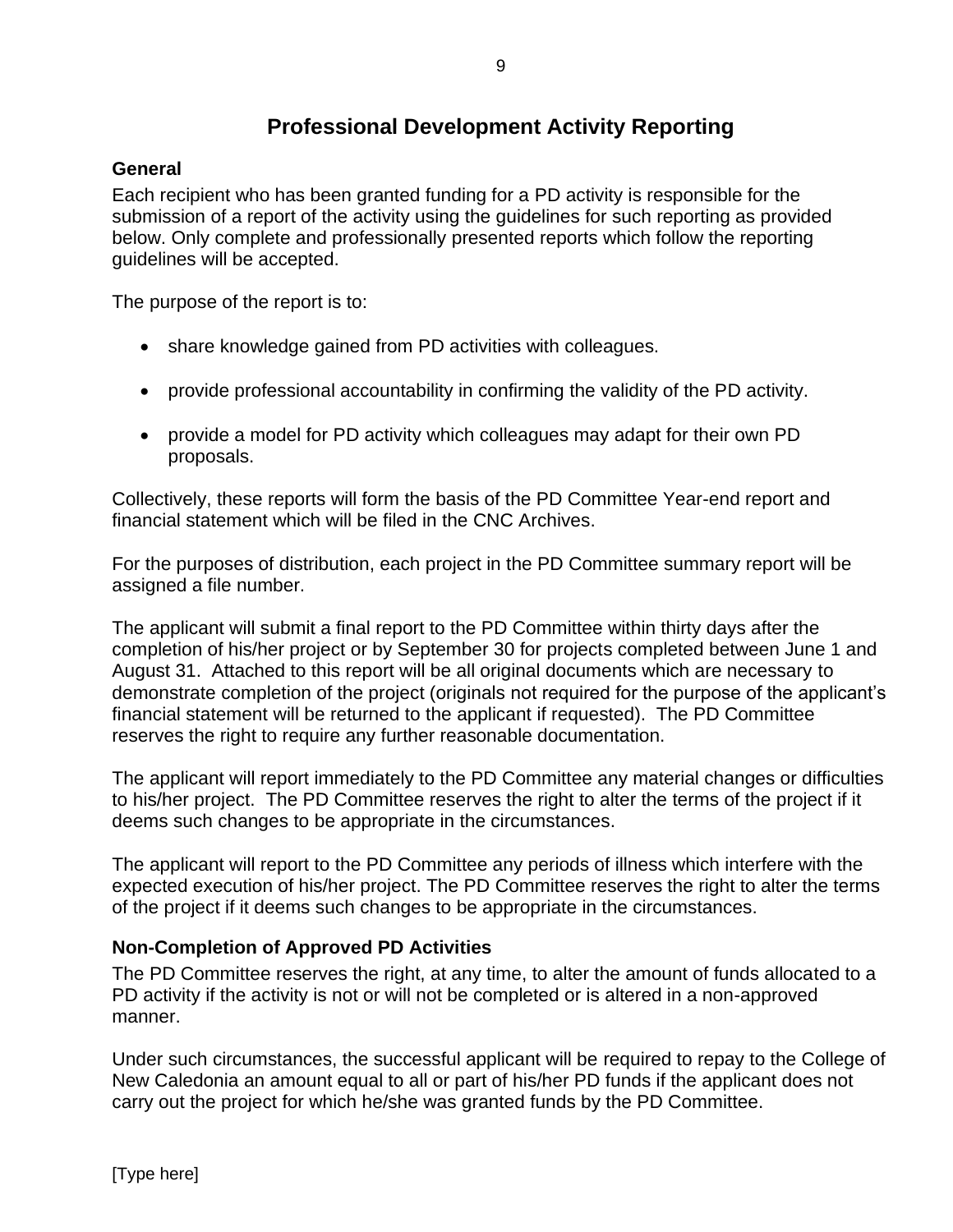Cash advances that are provided to the faculty employee by the College must be returned to the College through the PD Committee in the event that the PD activity is not carried out or in the event that the amount of the advance exceeds the amount of PD funds approved by the PD Committee where the PD activity is altered, or it is not completed satisfactorily.

### <span id="page-12-0"></span>**Report Format**

In general, the report will be one to three pages in length (excluding appendices) and will include the following:

- 1. Summary: This will be a brief overview of the main components of the PD activity and the highlights of the results.
- 2. Body of the report: This should include:
	- A critical review of each component of the PD activity, detailing both positive and negative aspects re professional growth; and
	- A personal narrative of the PD experience, including personal and professional impact on the participant and discussion of new capabilities and insights.
- 3. The body of the report may also include:
- Tangible outcomes of benefit to the individual or the College (e.g.: publications/ software). (For reference purposes see Article 5 of the Common Agreement and Article 16.3 of the Local Agreement regarding copyright).
- Intangible outcomes that are of benefit to the individual, with projected contribution to College programs.
- Recommendations re: efficacy of components of the PD activity for future applicants, resource people, resource acquisitions.
- Plan of follow-up activities (other than this report) to share benefits of the PD activity with colleagues.
- 4. Documentation (i.e. appendices, as appropriate). For example:
- Course-related: Copies of course descriptions, transcripts, certificates, abstract of main paper.
- Project/work-related: Copies of abstracts or description of tangible products or findings, project/work terms of reference, testimonial letters.

Failure to File a Satisfactory Report: Failure to file a report or to file a satisfactory report with the PD Committee will result in non-payment of the balance of the PD funds and immediate rejection of any and all further applications for funding to the PD Committee**,** until such time that the report is filed with an explanation satisfactory to the PD Committee. Any outstanding funds payable are forfeited after 90 days. Such failures will appear in the year-end report of the PD Committee.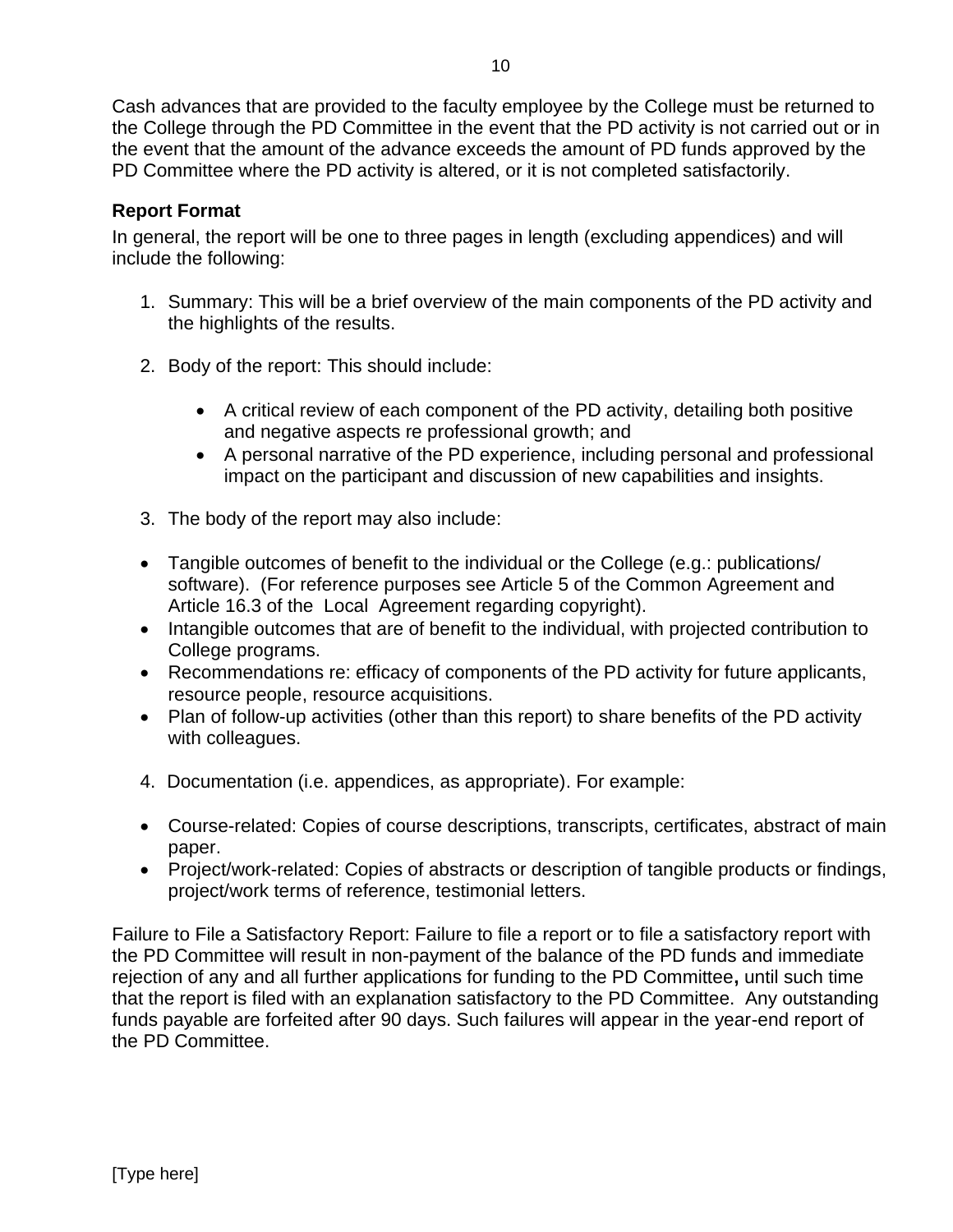## **Appeals**

<span id="page-13-0"></span>In the event that an applicant is denied funding, the applicant may appeal the decision of the PD Committee.

## <span id="page-13-1"></span>**Appeals Committee**

The Appeals Committee of the PD Committee will be structured on an ad hoc basis, where cases will be adjudicated as they arise.

Each PD Fund Appeals Committee, for each case, should consist of a minimum of two faculty employees and two administrators, none of whom is directly associated with the activities of the appellant.

## <span id="page-13-2"></span>**Appeal Committee Procedures**

- Written notice of appeal is filed with the PD Committee.
- The Vice-Chair of the PD Committee strikes the Appeals Committee, notifying both the PD Committee and the appellant of the composition of the Committee.
- The Appeal Committee shall meet within 10 working days of the filing of a written appeal of a PD Committee funding decision. There is a recognized degree of urgency, in view of the relatively short notice or deadlines associated with various endeavours.
- The Committee will hear arguments from both the PD Committee and the appellant, arrive at a decision regarding the appeal and communicate the decision to both the PD Committee and the appellant.

The PD Committee agrees to accept the decision of the Appeal Committee in each respective case.

<span id="page-13-3"></span>Following a decision, the Vice-Chair of the PD Committee will instruct the Appeal Committee to stand down.

## **Professional Development Committee**

## <span id="page-13-4"></span>**Membership**

The PD Committee shall consist of six members: three nominated by the Board and three nominated by the Faculty Association.

The PD Committee is empowered to establish its own size and structure subject to Article 13.1.3 of the Collective Agreement (equal representation).

## <span id="page-13-5"></span>**Selection of Officers – Procedures**

The PD Committee will select a committee member to chair the PD Committee. The Chair will be a Faculty Association nominee to the Committee. The PD Committee will also select a Secretary and Treasurer.

[Type here]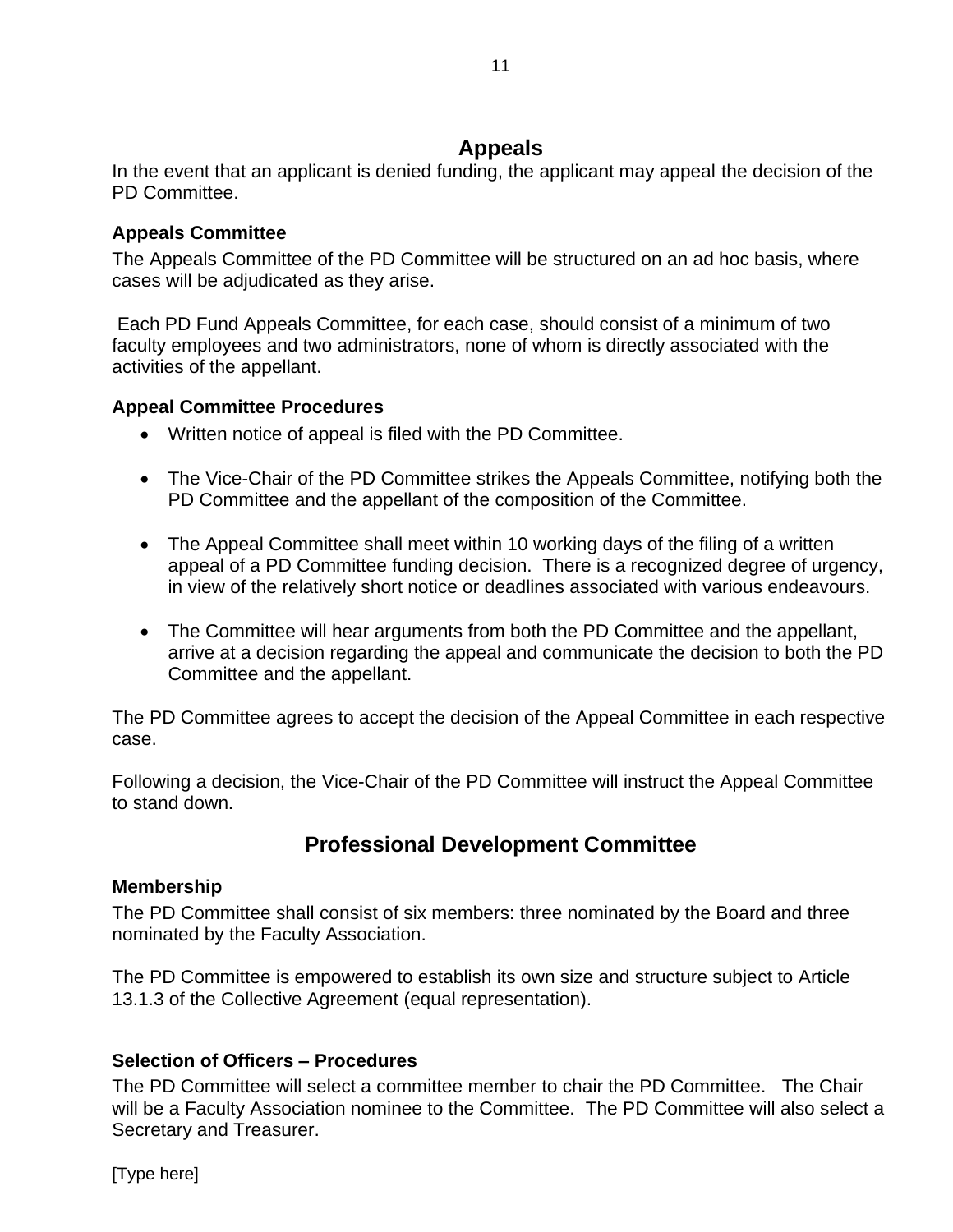In the event that the Chair is incapable of discharging such financial "signing authority" duties as are necessary, both the College Board and the Faculty Association shall be notified by the PD Committee Secretary as instructed by the PD Committee. The PD Committee will then select a replacement member to Chair the PD Committee. Such a replacement will be a Faculty Association nominee to the Committee.

### <span id="page-14-0"></span>**Terms of Reference**

- Process all applications for PD Funds as defined under 13.2.3 and 13.6.4 and LOU #6.
- Develop and recommend new or changed guidelines related to the PD Fund.
- Develop and recommend standard forms and memos for PD Committee and Applicant use.
- Generate summaries/annual reports.
- Instruct the PD Committee Treasurer for the disbursement of funds through the CNC Accounts Payable system.

#### <span id="page-14-1"></span>**Procedure**

- Meet as necessary to consider applications for PD Fund approval.
- Forward notice of decisions to applicants and commitments of PD Funds to Accounts Payable with instructions to Accounts Payable to disburse PD Funds.

While all members of the PD Committee are voting members, normally the decisions of the Committee will be made by consensus.

### <span id="page-14-2"></span>**Chair**

- Calls all meetings of the Committee as a whole.
- Prepares agendas.
- Receives correspondence.
- Sole Committee voice regarding award details.
- In the event of unavailability: a) appoints a member of the PD Committee to speak for the PD Committee, regarding award details, for that occasion, only. b) appoints, in writing, a member of the PD Committee to sign any and all financial documents related to the PD Funds.
- Liaises with Accounts Payable regarding the PD Fund.
- Is one of two signatories (instructed by PD Committee) for instructions to Accounts Payable for the disbursement of PD Funds through the CNC Accounts Payable system. The second signatory shall be the PD Committee Treasurer or appointed designate.
- Other duties, as assigned by the PD Committee.

## <span id="page-14-3"></span>**Vice-Chair**

- Acts as chair in absence of chair
- Manages the activity of PD Committee Appeals Committee
- Other duties, as assigned by the PD Committee.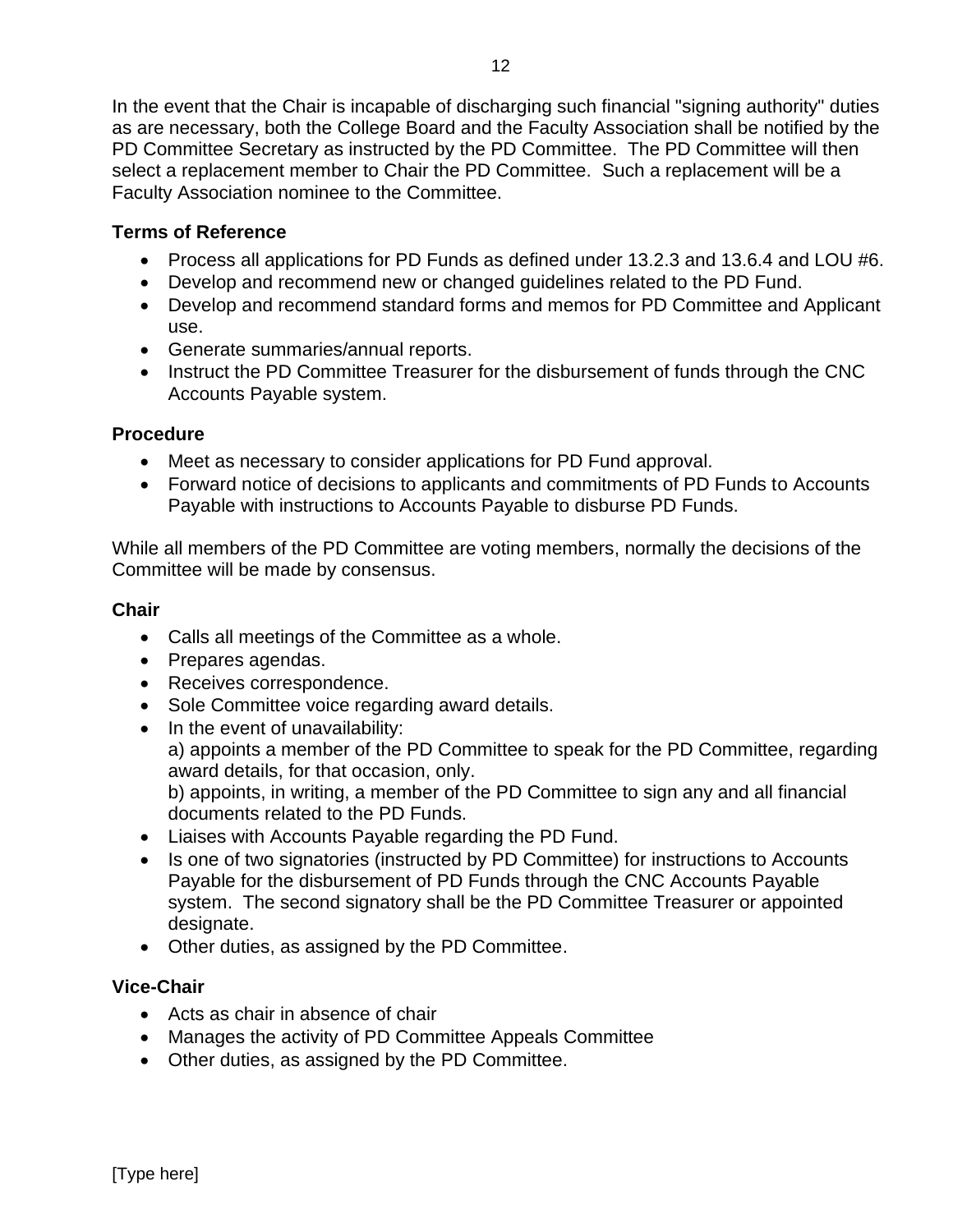- <span id="page-15-0"></span>• Prepares minutes of meetings, reflecting discussion, motions and decisions.
- Oversees maintenance of Committee documents and policies related to awards, files related to each application, historical files and forms for PD Committee and applicant use.
- Responsible for preparation of award notifications at the instruction of the PD Committee.
- Prepares report for CNC Archives.
- Maintains Master Files on behalf of the PD Committee.

## <span id="page-15-1"></span>**Treasurer**

- Periodically reports on the use of PD Funds.
- One of the two signatories for disbursement of PD Funds through the College Accounts Payable system.
- Informs the PD Committee regarding the status of the fund, reporting to the PD Committee on accounts of committed and expended funds.
- Uses an internal accounting process which conforms to normal accounting practices.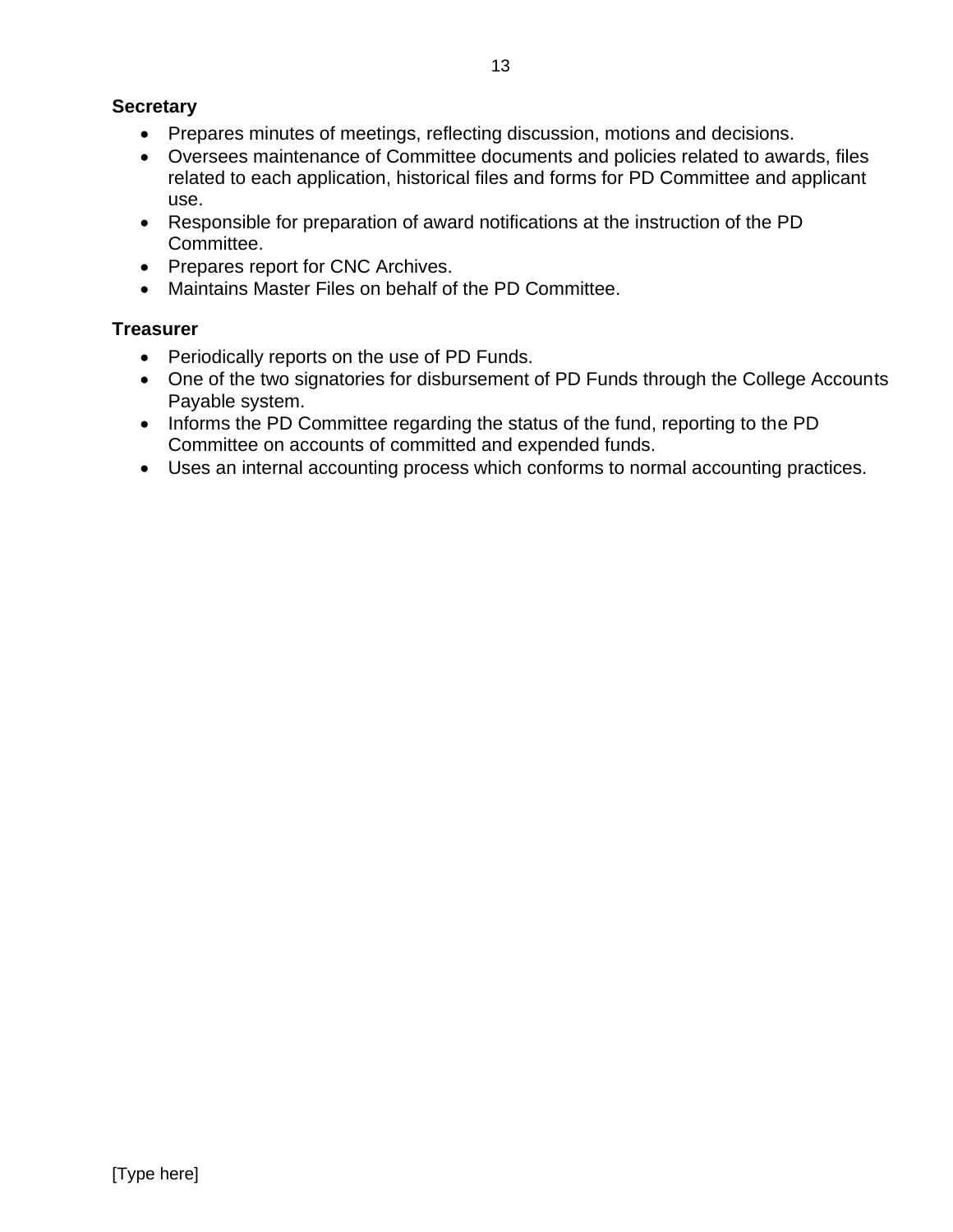## **Appendices**

## <span id="page-16-1"></span><span id="page-16-0"></span>**Appendix A - Collective Agreement Provisions Regarding the 0.8% PD Fund**

#### **Articles in the CNC-FACNC Local Agreement Regarding the 0.8% PD Fund**

- 13.4.2 The Professional Development Committee is a joint committee of the Faculty Association and the College consisting of an equal number of members selected by each party. The Professional Development Committee carries out those functions described in 13.6.
	- a. The Professional Development Committee (PDC) shall consist of a minimum of six (6) people; three (3) nominated by the Board and three (3) nominated by the Faculty Association.
	- b. The Professional Development Committee (hereinafter referred to as the "PDC") is empowered to establish its own size and structure subject to 13.4.2.a. The Faculty Association and the Board will nominate their own representatives. Should the size be increased, equal representation shall be maintained.
	- c. The PDC is responsible for maintaining operating procedures and policies for the management of the Professional Development Fund (PDF) established in 13.1.1.b. and the distribution of such funds. Such procedures and policies are subject to the terms of the Collective Agreement and must contain provisions addressing the following:
		- i. establishment of the positions of Chairperson, Vice-Chairperson, Treasurer and other officers and positions as deemed necessary. The Chairperson will be a member of the Faculty Association.
		- ii. a list of responsibilities and duties of the officers of the PDC.
		- iii. procedures for filling officers' positions.
		- iv. policies establishing types of activities that are considered short term professional development activities subject to 13.2.3.
		- v. policies addressing eligibility for participating in professional development activities funded by the PDF.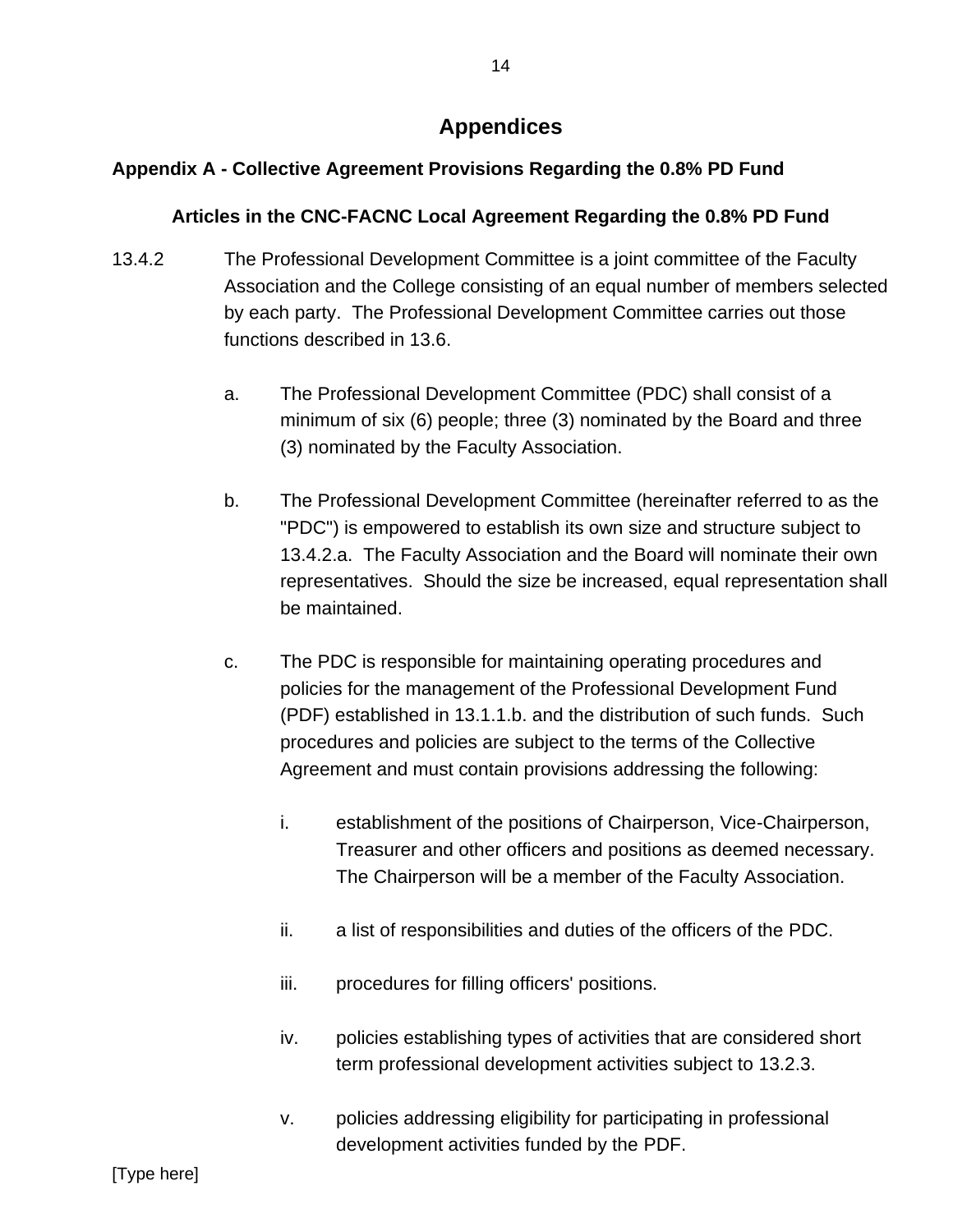- vi. policies for allocation and distribution of the PDF.
- vii. procedures for receiving and approving applications for professional development funds and a procedure to provide for the disbursement of the PDF through the College accounts payable system.
- viii. procedures for periodic reporting on the use of professional development funds.
- ix. a procedure for producing a year-end report.
- x. procedures for reviewing and changing PDC operating procedures and policies and a procedure for reporting procedures and policies to the Board and the Faculty Association.
- d. The PDC shall operate with a fiscal year beginning April 1 of each year.
- e. The PDC shall publish its operating policies and procedures no less than annually.

## **Procedures for Short -Term Professional Development Activities**

- 13.6.1 The Board shall advise the Professional Development Committee of the amount of funds to be available for short term professional development activities as determined by 13.2 and 13.3.1 no later than April 1 for the period of one year following. The PDC shall have the authority to approve dispersal of such funds in accordance with normal College accounting practices subject to 13.6.2, 13.6.3 and 13.6.4.
- 13.6.2 The Professional Development Committee has the responsibility of preparing guidelines for the disbursement of short-term professional development activity funds, receiving faculty employees' applications for the use of such funds, and approving the disbursement of such funds. Such guidelines shall contain reasonable timelines for the approval and dispersal of such funds subject to 13.6.3 and 13.6.4, shall require that the faculty employee contribute no less than 20% of the cost of a short-term professional development activity, shall require that faculty employees report on activities and provide statements of expenses,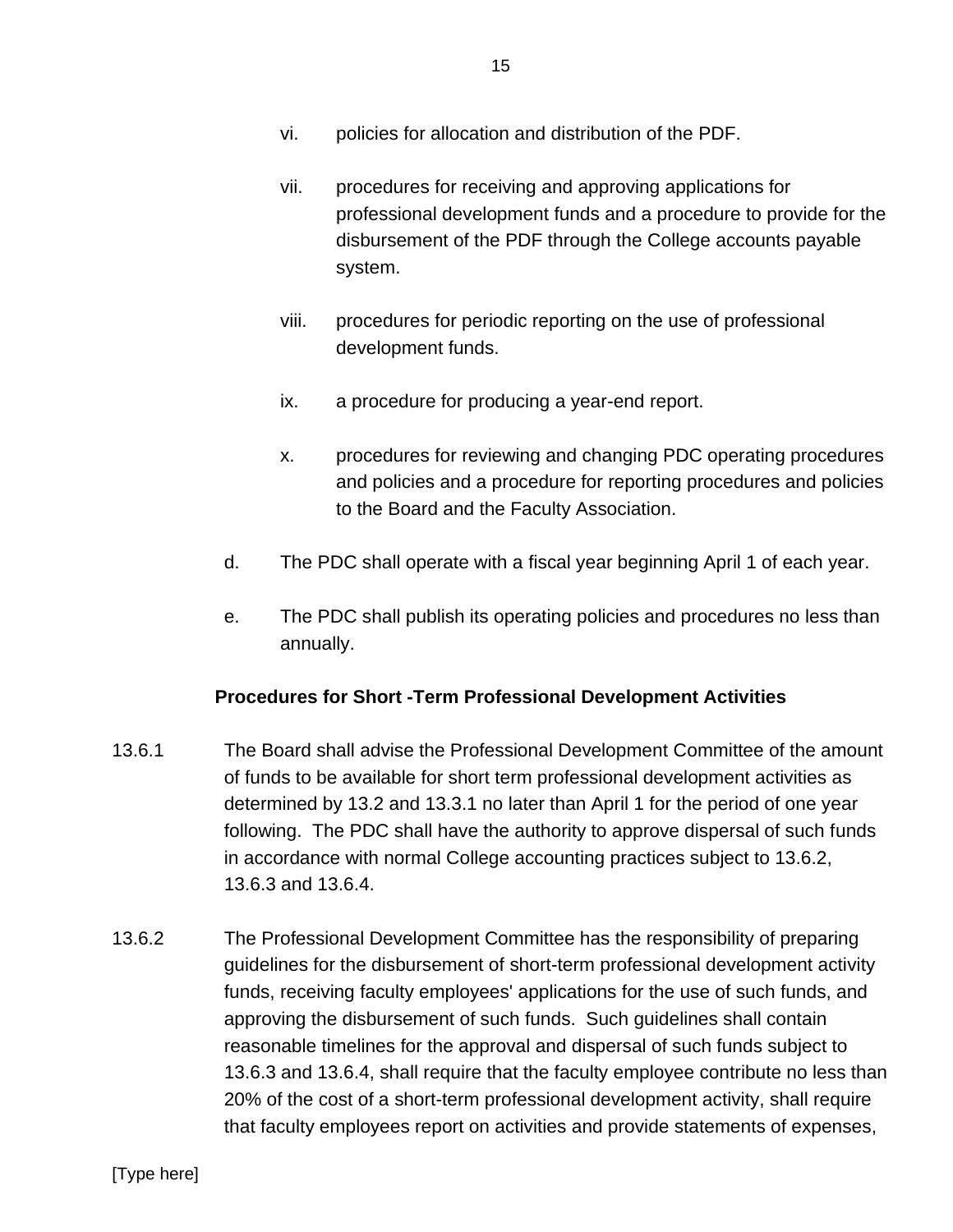and shall include an internal accounting process which conforms to normal accounting practices.

- 13.6.3 All faculty employees may apply to the Professional Development Committee (PDC) for funds to pursue short term professional development activities.
- 13.6.4 Short-term professional development funds shall be used for, but not be limited to, such activities as attending courses and conferences, travel expenses, and other activities acceptable to the PDC. Such funds are not to be used for articulation expenses, replacement costs of faculty on approved professional development time, or regular College business, or for training or education required rather than authorized or recommended by the College.
- 13.6.5 The PDC is accountable to the Board and Faculty Association. A year-end financial summary and a copy of the annual College audit shall be provided to both parties. Either party has the right to request periodic financial statements and details of short-term professional development activities funded.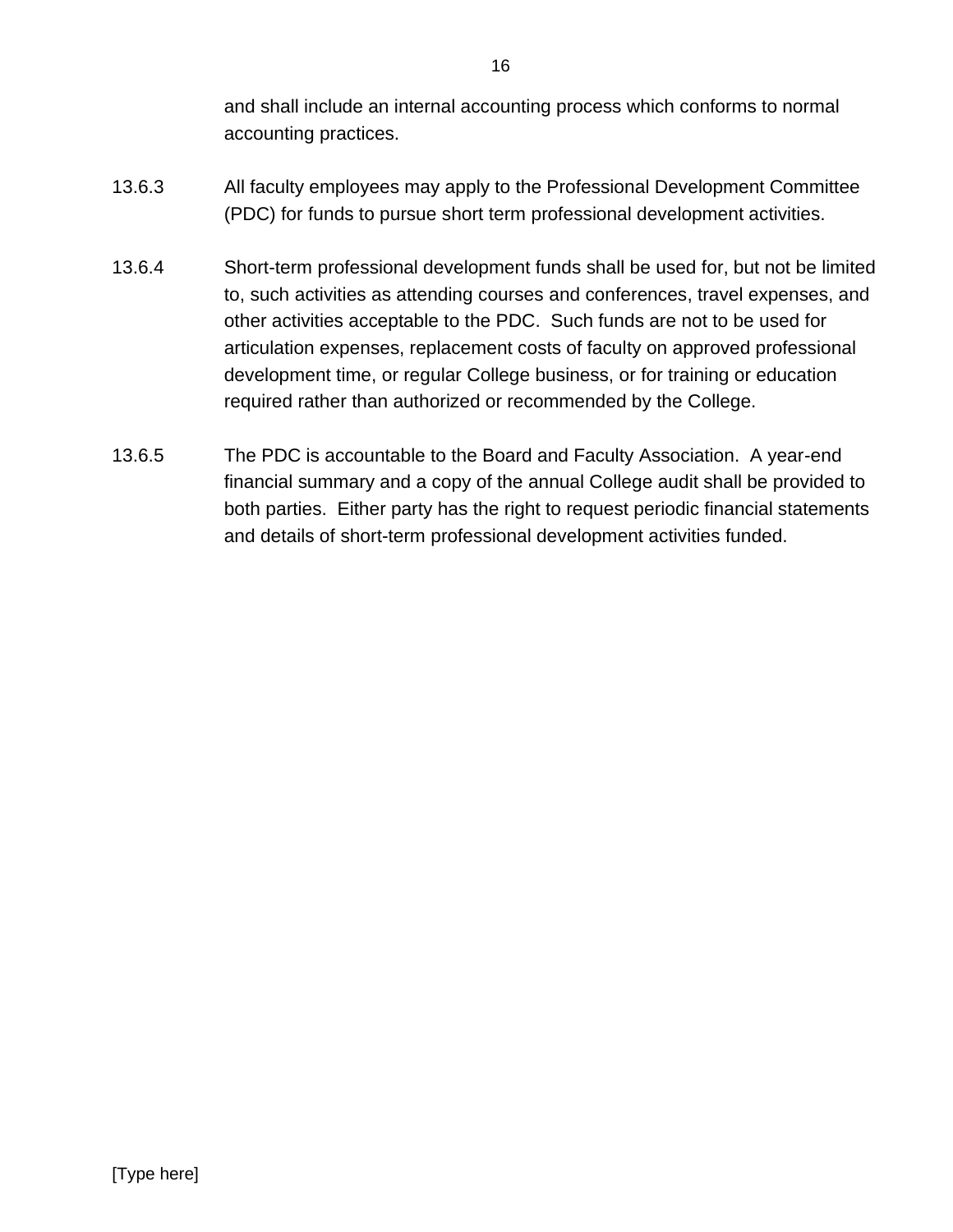## **LETTER OF UNDERSTANDING 6**

## **COMMON FACULTY PROFESSIONAL DEVELOPMENT FUND**

## <span id="page-19-2"></span><span id="page-19-1"></span><span id="page-19-0"></span>**1. Purpose**

**1.1** The Common Faculty Professional Development Fund ("the Fund") is in support of various types of professional development activities. Such professional development is for the maintenance and development of the faculty members' professional competence and effectiveness. The purpose is to assist faculty to remain current and active in their discipline and program. The Fund is not meant to replace any existing development or educational funds.

## **2. Process**

**2.1** The local parties will mutually agree on a process and criteria for the review and adjudication of employee applications to the Fund. The process will include the recommendation of adjudicated applications to the applicable senior administrator. The senior administrator is responsible for the final approval of applications.

## **3. Fund**

- **3.1** The Fund will be set at point six of one percent (0.6%) of faculty salary for each institution.
- **3.2** Any monies in the Fund not spent at the end of one fiscal year shall be carried forward to the following fiscal year.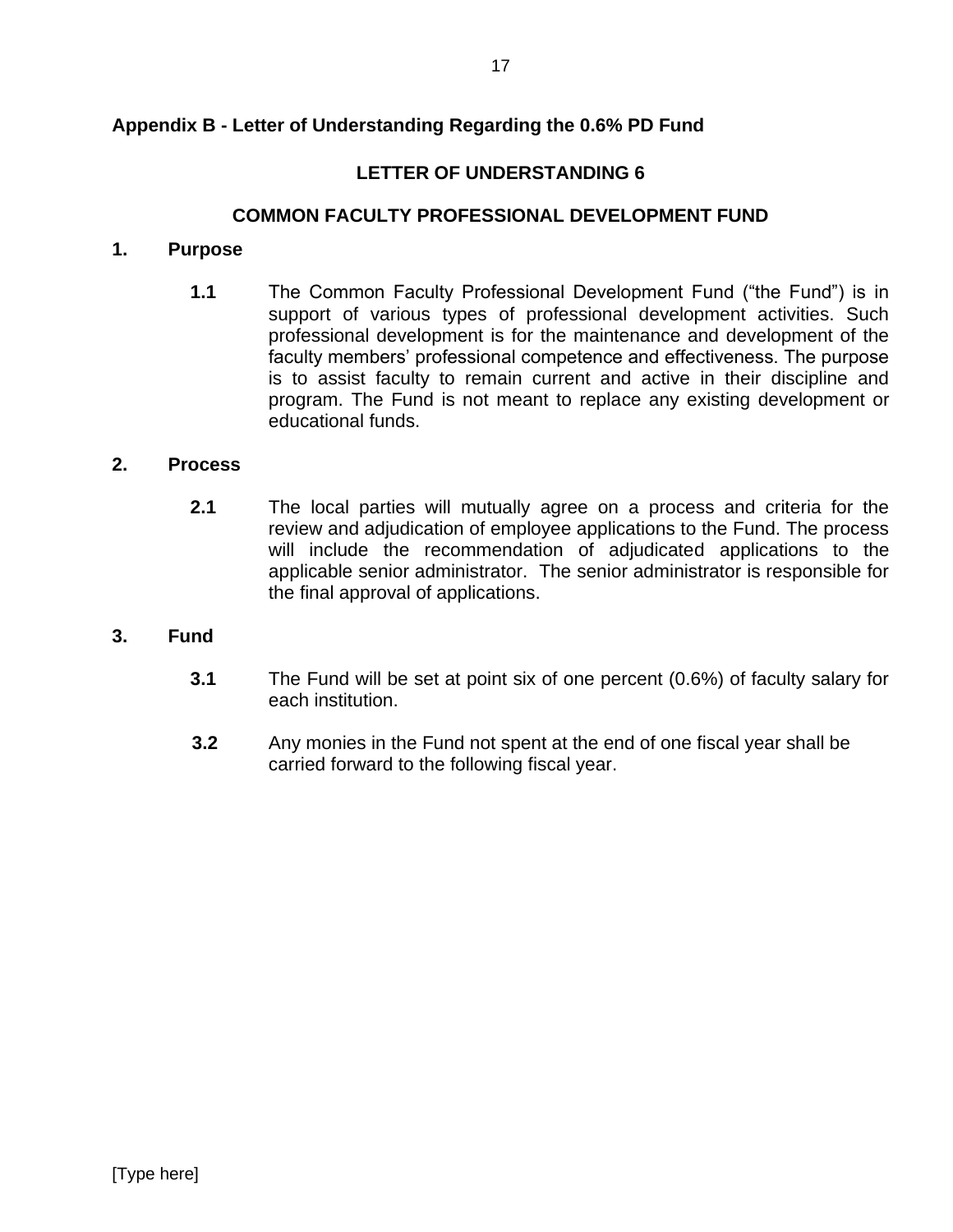## <span id="page-20-0"></span>**Appendix C – Faculty Employee Professional Development Fund Application**

- 1. Faculty Professional Development Fund: General Application
- 2. Faculty Professional Development Fund: Credentials Application
- 3. Faculty Professional Development Fund: Group Application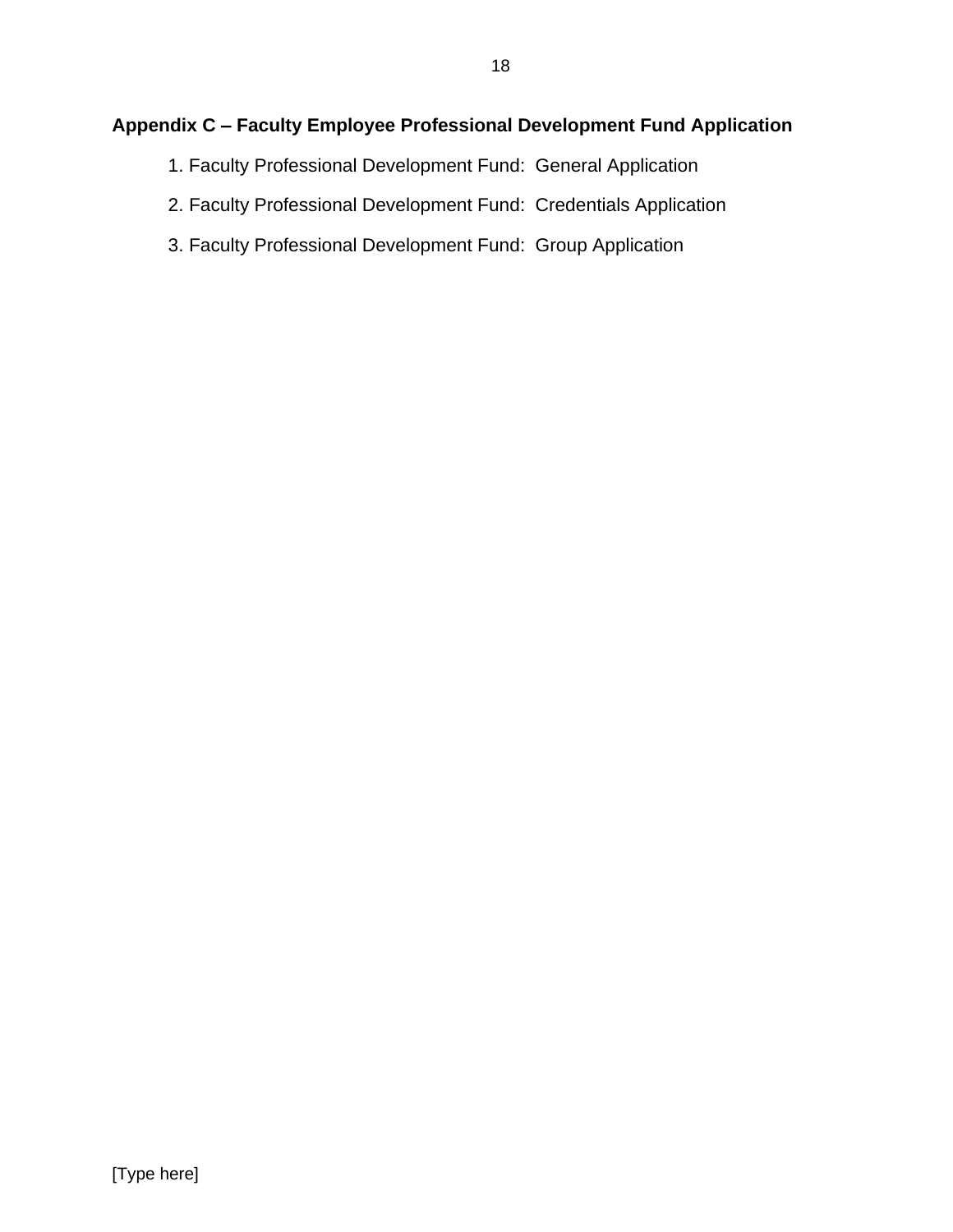Application #:

<span id="page-21-1"></span><span id="page-21-0"></span>

| <b>Faculty Professional Development</b><br><b>Fund: General Application</b>                                                                                                                          | Date received: <b>Example 2014</b>                                                                                      |
|------------------------------------------------------------------------------------------------------------------------------------------------------------------------------------------------------|-------------------------------------------------------------------------------------------------------------------------|
|                                                                                                                                                                                                      |                                                                                                                         |
|                                                                                                                                                                                                      |                                                                                                                         |
|                                                                                                                                                                                                      |                                                                                                                         |
|                                                                                                                                                                                                      | Campus: Campus:                                                                                                         |
| Please answer ALL the following questions.                                                                                                                                                           |                                                                                                                         |
| 1. Faculty Classification: (If you do not know your classification status, please contact the Human<br>Resources Department, Local 5828 or your area steward)                                        |                                                                                                                         |
| Regular Full time/Regular Part time<br>□<br>Sessional faculty<br>⊔<br>Non-regular Part-time (on the non-regular seniority list)<br>□<br>Part-time faculty not on the non-regular seniority list<br>□ | Contract Dates: From: _____ To: ____<br>Contract Dates: From: _____ To: _____<br>Contract Dates: From: ______ To: _____ |
| 2. Professional Development activity for which funds are being requested:                                                                                                                            |                                                                                                                         |
| 3. Brief description of program/activity for which you are seeking funding. Attach copies of any<br>supportive material (i.e. brochures, agenda, etc.):                                              |                                                                                                                         |
|                                                                                                                                                                                                      |                                                                                                                         |
| 6. Brief description of the specific professional needs that will be met by this activity:                                                                                                           |                                                                                                                         |
| Date of funds last received: __________<br>7.                                                                                                                                                        | Amounts of funds last received: __________                                                                              |
| 8. Will you be receiving any other funds to subsidise this project? (i.e. department, ministry, grant,<br>$etc.$ )?<br><b>YFS</b><br><b>NO</b><br>◻<br>If yes, please explain.                       |                                                                                                                         |
|                                                                                                                                                                                                      |                                                                                                                         |
| General PD Application<br>[Type here]                                                                                                                                                                | Revised April 2010                                                                                                      |

19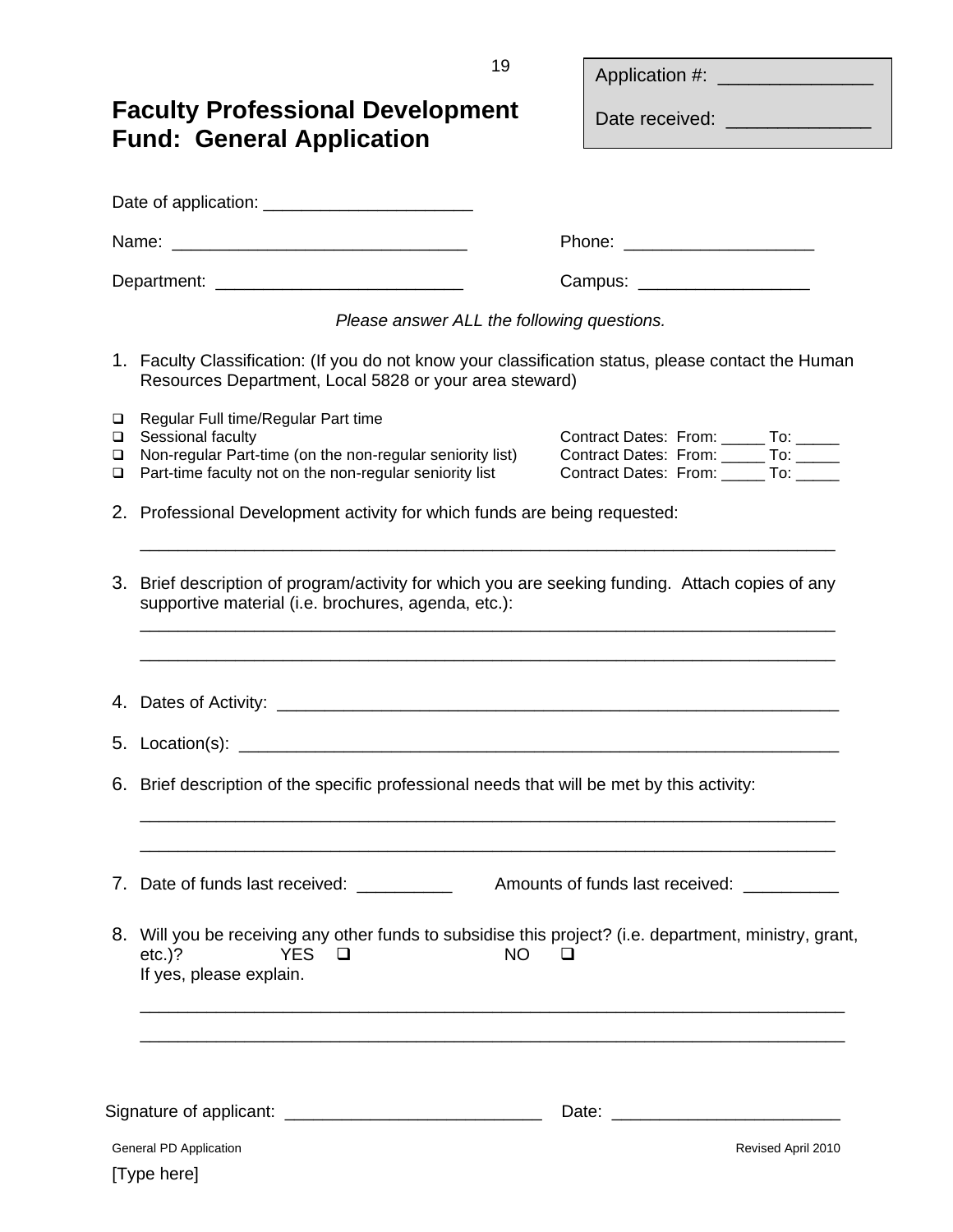|  | Application #: |  |
|--|----------------|--|
|  |                |  |

# **Faculty Professional Development Fund**

Date received: \_

**Financial Statement** (For General Application)

Please see the PD guidelines for help completing this form.

#### Name: \_\_\_\_\_\_\_\_\_\_\_\_\_\_\_\_\_\_\_\_\_\_\_\_\_\_\_\_\_\_\_\_

|                                                                                                                 | <b>Expenses</b>                                       | <b>Estimate</b><br>Fill in this column<br>at time you apply                                 | Actual<br>Fill in this column<br>when submitting<br>the final report<br>and receipts |            |
|-----------------------------------------------------------------------------------------------------------------|-------------------------------------------------------|---------------------------------------------------------------------------------------------|--------------------------------------------------------------------------------------|------------|
| Fees (Registration, Course, Tuition)                                                                            |                                                       |                                                                                             |                                                                                      |            |
|                                                                                                                 | Airfare                                               |                                                                                             |                                                                                      |            |
| Transportation                                                                                                  | Kilometers @ .51                                      |                                                                                             |                                                                                      |            |
| Accommodation                                                                                                   | nights @                                              |                                                                                             |                                                                                      |            |
| (\$50/day private)                                                                                              | nights @                                              |                                                                                             |                                                                                      |            |
| Meals                                                                                                           | @                                                     |                                                                                             |                                                                                      |            |
| Breakfast \$12                                                                                                  | @                                                     |                                                                                             |                                                                                      |            |
| Lunch \$17<br>Dinner \$27                                                                                       | @                                                     |                                                                                             |                                                                                      |            |
| <b>Supporting Materials</b><br>Full time/Regular Part time /Sessional<br>□<br>Non-regular Part-time (NRSL)<br>Q | Maximum<br>\$500<br>\$330                             |                                                                                             |                                                                                      |            |
| Part-time faculty<br>Q.                                                                                         | \$100                                                 |                                                                                             |                                                                                      |            |
| u.                                                                                                              |                                                       | RELEASE TIME requested. Please attach a completed Release Form.                             |                                                                                      |            |
| Other allowable expenses: (Specify)                                                                             |                                                       |                                                                                             |                                                                                      |            |
| Child care (with receipts)                                                                                      |                                                       |                                                                                             |                                                                                      |            |
|                                                                                                                 |                                                       |                                                                                             |                                                                                      |            |
|                                                                                                                 |                                                       |                                                                                             |                                                                                      |            |
| <b>Less 10%</b>                                                                                                 | Total expenses                                        |                                                                                             |                                                                                      | Additional |
| Full time/Regular Part time<br>❏<br>Sessional faculty<br>o.<br>Non-regular Part-time (NRSL)<br>❏                | <b>Maximum allowed:</b><br>\$3000<br>\$3000<br>\$2000 |                                                                                             |                                                                                      |            |
| <b>Less 40%</b>                                                                                                 |                                                       |                                                                                             |                                                                                      |            |
| Part-time faculty<br>Q.                                                                                         | \$1500                                                |                                                                                             |                                                                                      |            |
|                                                                                                                 |                                                       | <b>Balance</b>                                                                              |                                                                                      |            |
| Do you want an advance? YES                                                                                     | ⊔                                                     |                                                                                             |                                                                                      |            |
| Advance (if requested): (Max 70% of allowed funds)                                                              | <b>Final Balance</b>                                  |                                                                                             |                                                                                      |            |
|                                                                                                                 |                                                       | Additional Funding: At the end of the fiscal year (March 31), I would like this application |                                                                                      |            |
| considered for additional funding.                                                                              |                                                       | $\square$ YES<br>$\square NO$                                                               |                                                                                      |            |
| For additional funding only:                                                                                    |                                                       |                                                                                             |                                                                                      |            |
| Advance Signatures:                                                                                             | Chairperson                                           | Treasurer                                                                                   | Date                                                                                 |            |
| <b>Balance Signatures:</b>                                                                                      | Chairperson                                           | Treasurer                                                                                   | Date                                                                                 |            |
| General PD Application                                                                                          |                                                       |                                                                                             | Revised April 2010                                                                   |            |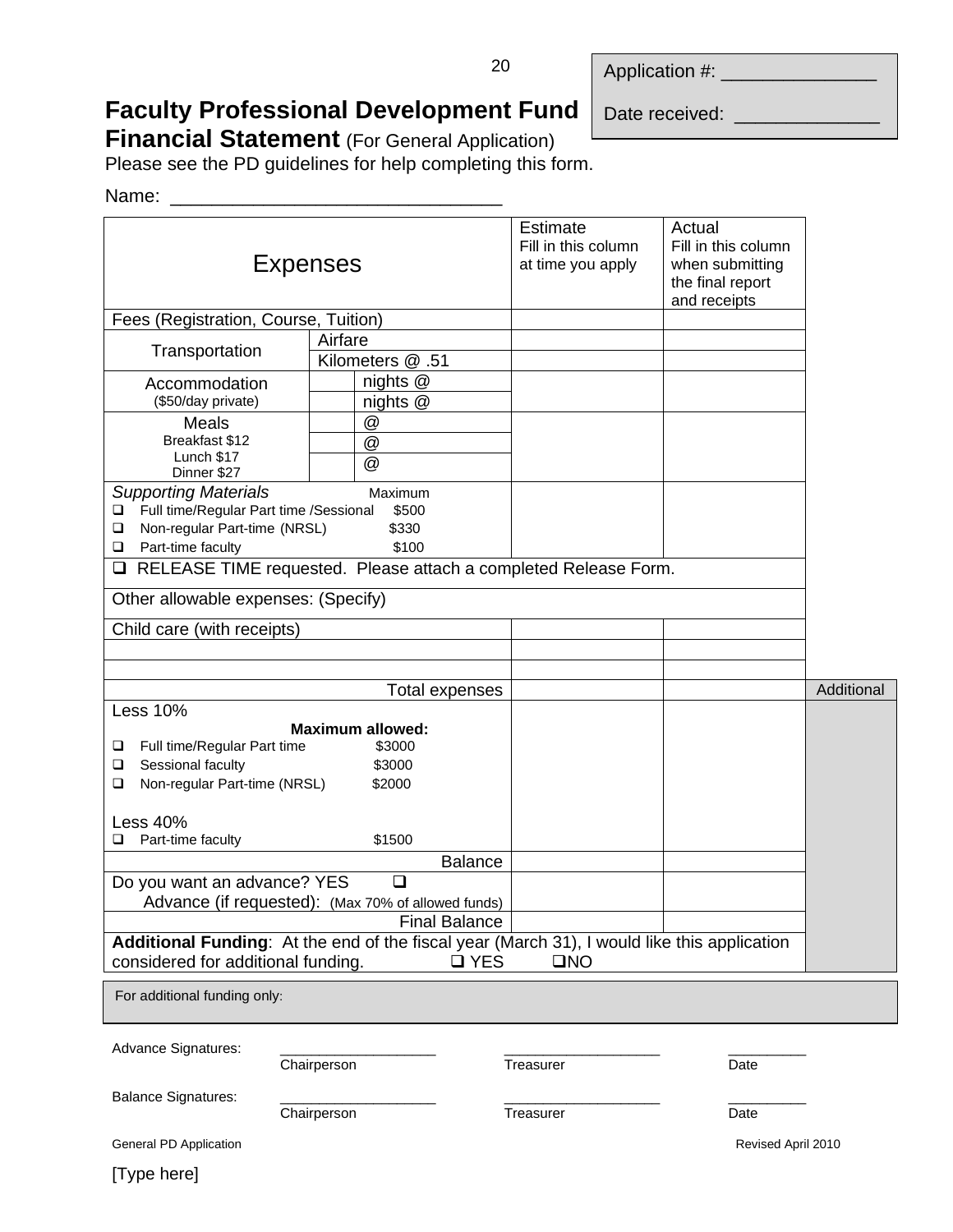<span id="page-23-1"></span><span id="page-23-0"></span>

|  | 21                                                                                                                                                                                                                                                                                                                                                                         |                                   |  |  |
|--|----------------------------------------------------------------------------------------------------------------------------------------------------------------------------------------------------------------------------------------------------------------------------------------------------------------------------------------------------------------------------|-----------------------------------|--|--|
|  | <b>Faculty Professional Development</b>                                                                                                                                                                                                                                                                                                                                    | Application #: __________________ |  |  |
|  | <b>Fund: Credentials Application</b>                                                                                                                                                                                                                                                                                                                                       | Date received:                    |  |  |
|  | Date of application: ____________________________                                                                                                                                                                                                                                                                                                                          |                                   |  |  |
|  |                                                                                                                                                                                                                                                                                                                                                                            |                                   |  |  |
|  | Department: ___________________________________                                                                                                                                                                                                                                                                                                                            | Campus: ______________________    |  |  |
|  | Please answer ALL the following questions.                                                                                                                                                                                                                                                                                                                                 |                                   |  |  |
|  | 1. Faculty members are entitled to apply for either General PD or Credentials PD. The maximum for<br>Credential PD is \$8000 per year. Please check off the kind of credentials professional<br>development for which you are applying.<br>⊔<br>□                                                                                                                          |                                   |  |  |
|  | 2. Faculty Classification: (If you do not know your classification status, please contact the Human<br>Resources Department, Local 5828 or your area steward)<br>Regular Full time<br>□<br>Regular Part-time<br>□<br>3. Brief description of program/activity for which you are seeking funding. Attach copies of any<br>supportive material i.e. brochures, agenda, etc.: |                                   |  |  |
|  | 4. Dates of Activity: <u>example and the set of the set of the set of the set of the set of the set of the set of the set of the set of the set of the set of the set of the set of the set of the set of the set of the set of </u><br>6. Brief description of the specific professional needs that will be met by this activity:                                         |                                   |  |  |
|  | 8. Will you be receiving any other funds to subsidise this project? (i.e. department, ministry, grant,<br><b>YES</b><br>$etc.$ )?<br><b>NO</b><br>⊔<br>If yes, please explain.                                                                                                                                                                                             |                                   |  |  |
|  |                                                                                                                                                                                                                                                                                                                                                                            |                                   |  |  |
|  | Credentials PD Application                                                                                                                                                                                                                                                                                                                                                 | Revised April 2010                |  |  |

[Type here]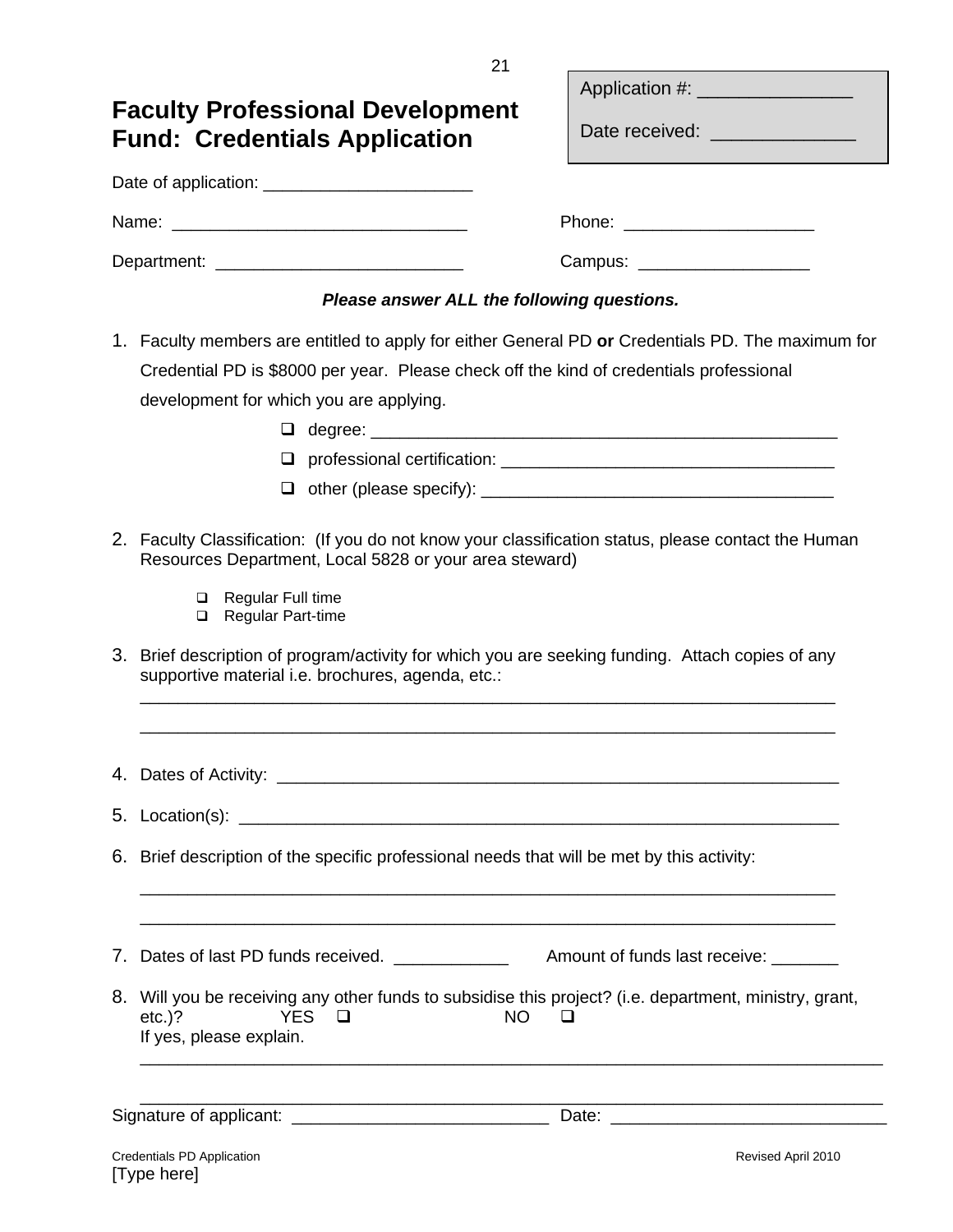Application #:

22

Date received: \_\_\_\_\_\_\_\_\_\_

# **Faculty Professional Development Fund**

**Financial Statement** (for Credentials PD Application)

Please see the PD guidelines for help completing this form.

#### Name: \_\_\_\_\_\_\_\_\_\_\_\_\_\_\_\_\_\_\_\_\_\_\_\_\_\_\_\_\_\_\_\_

|                                      | <b>Expenses</b>                                    | <b>Estimate</b><br>Fill in this column<br>at time you apply | Actual<br>Fill in this column<br>when submitting<br>the final report<br>and receipts |
|--------------------------------------|----------------------------------------------------|-------------------------------------------------------------|--------------------------------------------------------------------------------------|
| Fees (Registration, Course, Tuition) |                                                    |                                                             |                                                                                      |
| Transportation                       | Airfare                                            |                                                             |                                                                                      |
|                                      | Kilometers @ .51                                   |                                                             |                                                                                      |
| Accommodation                        | nights @                                           |                                                             |                                                                                      |
| (\$50/day private)                   | nights @                                           |                                                             |                                                                                      |
| <b>Meals</b>                         | $^{\copyright}$                                    |                                                             |                                                                                      |
| Breakfast \$12                       | @                                                  |                                                             |                                                                                      |
| Lunch \$15                           |                                                    |                                                             |                                                                                      |
| Dinner \$27                          | $^{\circledR}$                                     |                                                             |                                                                                      |
| Other allowable expenses: (Specify)  |                                                    |                                                             |                                                                                      |
| Childcare (with receipts)            |                                                    |                                                             |                                                                                      |
|                                      |                                                    |                                                             |                                                                                      |
|                                      |                                                    |                                                             |                                                                                      |
|                                      |                                                    |                                                             |                                                                                      |
|                                      |                                                    |                                                             |                                                                                      |
|                                      |                                                    |                                                             |                                                                                      |
|                                      | Total expenses                                     |                                                             |                                                                                      |
| Less 10% (maximum \$8000)            |                                                    |                                                             |                                                                                      |
|                                      | <b>Balance</b>                                     |                                                             |                                                                                      |
| Do you want an advance? YES          |                                                    |                                                             |                                                                                      |
|                                      | Advance (if requested): (Max 70% of allowed funds) |                                                             |                                                                                      |
|                                      | <b>Final Balance</b>                               |                                                             |                                                                                      |

| Advance Signatures:        |             |           |      |
|----------------------------|-------------|-----------|------|
|                            | Chairperson | Treasurer | Date |
| <b>Balance Signatures:</b> | Chairperson | Treasurer | Date |

Credentials PD Application Revised April 2010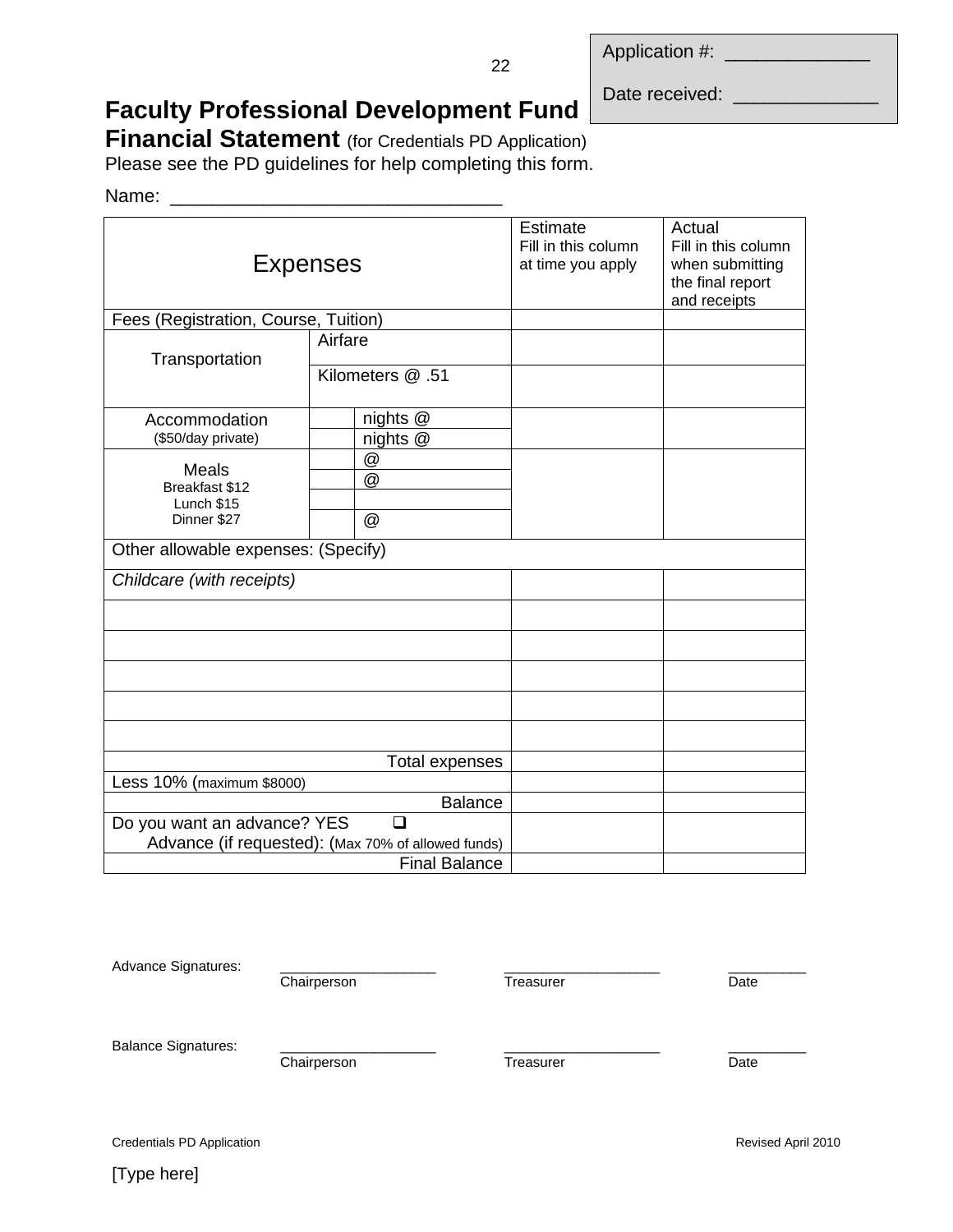## <span id="page-25-1"></span><span id="page-25-0"></span>**Faculty Professional Development Fund: Group Application**

| Application #: |  |
|----------------|--|
| Date received: |  |

Date of application:

Name of Faculty member applying on behalf of the group: \_\_\_\_\_\_\_\_\_\_\_\_\_\_\_\_\_\_\_\_\_\_\_\_

Phone: \_\_\_\_\_\_\_\_\_\_\_\_\_\_\_\_\_\_\_\_ Department: \_\_\_\_\_\_\_\_\_\_\_\_\_\_\_\_\_\_\_\_\_\_\_\_\_\_

Campus: \_\_\_\_\_\_\_\_\_\_\_\_\_\_\_\_\_\_\_\_\_\_\_

*Please answer ALL the following questions.*

1. Faculty members, if known, who will be benefiting from the PD activity (if not enough space, please attach list on a separate sheet).

| <b>Name of Faculty Member</b> | Area | <b>Tuition/Fee Amount</b><br>(if applicable) |
|-------------------------------|------|----------------------------------------------|
|                               |      |                                              |
|                               |      |                                              |
|                               |      |                                              |
|                               |      |                                              |
|                               |      |                                              |
|                               |      |                                              |

- 2. Professional Development activity for which funds are being requested:
- 3. Brief description of program/activity for which you are seeking funding. Attach copies of any supportive material (i.e. brochures, agenda, etc.):

\_\_\_\_\_\_\_\_\_\_\_\_\_\_\_\_\_\_\_\_\_\_\_\_\_\_\_\_\_\_\_\_\_\_\_\_\_\_\_\_\_\_\_\_\_\_\_\_\_\_\_\_\_\_\_\_\_\_\_\_\_\_\_\_\_\_\_\_\_\_\_\_\_ \_\_\_\_\_\_\_\_\_\_\_\_\_\_\_\_\_\_\_\_\_\_\_\_\_\_\_\_\_\_\_\_\_\_\_\_\_\_\_\_\_\_\_\_\_\_\_\_\_\_\_\_\_\_\_\_\_\_\_\_\_\_\_\_\_\_\_\_\_\_\_\_\_

\_\_\_\_\_\_\_\_\_\_\_\_\_\_\_\_\_\_\_\_\_\_\_\_\_\_\_\_\_\_\_\_\_\_\_\_\_\_\_\_\_\_\_\_\_\_\_\_\_\_\_\_\_\_\_\_\_\_\_\_\_\_\_\_\_\_\_\_\_\_\_\_\_ \_\_\_\_\_\_\_\_\_\_\_\_\_\_\_\_\_\_\_\_\_\_\_\_\_\_\_\_\_\_\_\_\_\_\_\_\_\_\_\_\_\_\_\_\_\_\_\_\_\_\_\_\_\_\_\_\_\_\_\_\_\_\_\_\_\_\_\_\_\_\_\_\_

- 4. Dates of Activity:  $\blacksquare$
- 5. Location(s): \_\_\_\_\_\_\_\_\_\_\_\_\_\_\_\_\_\_\_\_\_\_\_\_\_\_\_\_\_\_\_\_\_\_\_\_\_\_\_\_\_\_\_\_\_\_\_\_\_\_\_\_\_\_\_\_\_\_\_\_\_\_
- 6. Brief description of the specific professional needs that will be met by this activity:
- 7. Will you be receiving any other funds to subsidise this project? (i.e. department, ministry, grant, etc.)? YES ❑ NO ❑ If yes, please explain. \_\_\_\_\_\_\_\_\_\_\_\_\_\_\_\_\_\_\_\_\_\_\_\_\_\_\_\_\_\_\_\_\_\_\_\_\_\_\_\_\_\_\_\_\_\_\_\_\_\_\_\_\_\_\_\_\_\_\_\_\_\_\_\_\_\_\_\_\_\_\_\_\_\_

\_\_\_\_\_\_\_\_\_\_\_\_\_\_\_\_\_\_\_\_\_\_\_\_\_\_\_\_\_\_\_\_\_\_\_\_\_\_\_\_\_\_\_\_\_\_\_\_\_\_\_\_\_\_\_\_\_\_\_\_\_\_\_\_\_\_\_\_\_\_\_\_\_\_

\_\_\_\_\_\_\_\_\_\_\_\_\_\_\_\_\_\_\_\_\_\_\_\_\_\_\_\_\_\_\_\_\_\_\_\_\_\_\_\_\_\_\_\_\_\_\_\_\_\_\_\_\_\_\_\_\_\_\_\_\_\_\_\_\_\_\_\_\_\_\_\_\_ \_\_\_\_\_\_\_\_\_\_\_\_\_\_\_\_\_\_\_\_\_\_\_\_\_\_\_\_\_\_\_\_\_\_\_\_\_\_\_\_\_\_\_\_\_\_\_\_\_\_\_\_\_\_\_\_\_\_\_\_\_\_\_\_\_\_\_\_\_\_\_\_\_

Signature of applicant: \_\_\_\_\_\_\_\_\_\_\_\_\_\_\_\_\_\_\_\_\_\_\_\_\_\_\_ Date: \_\_\_\_\_\_\_\_\_\_\_\_\_\_\_\_\_\_

23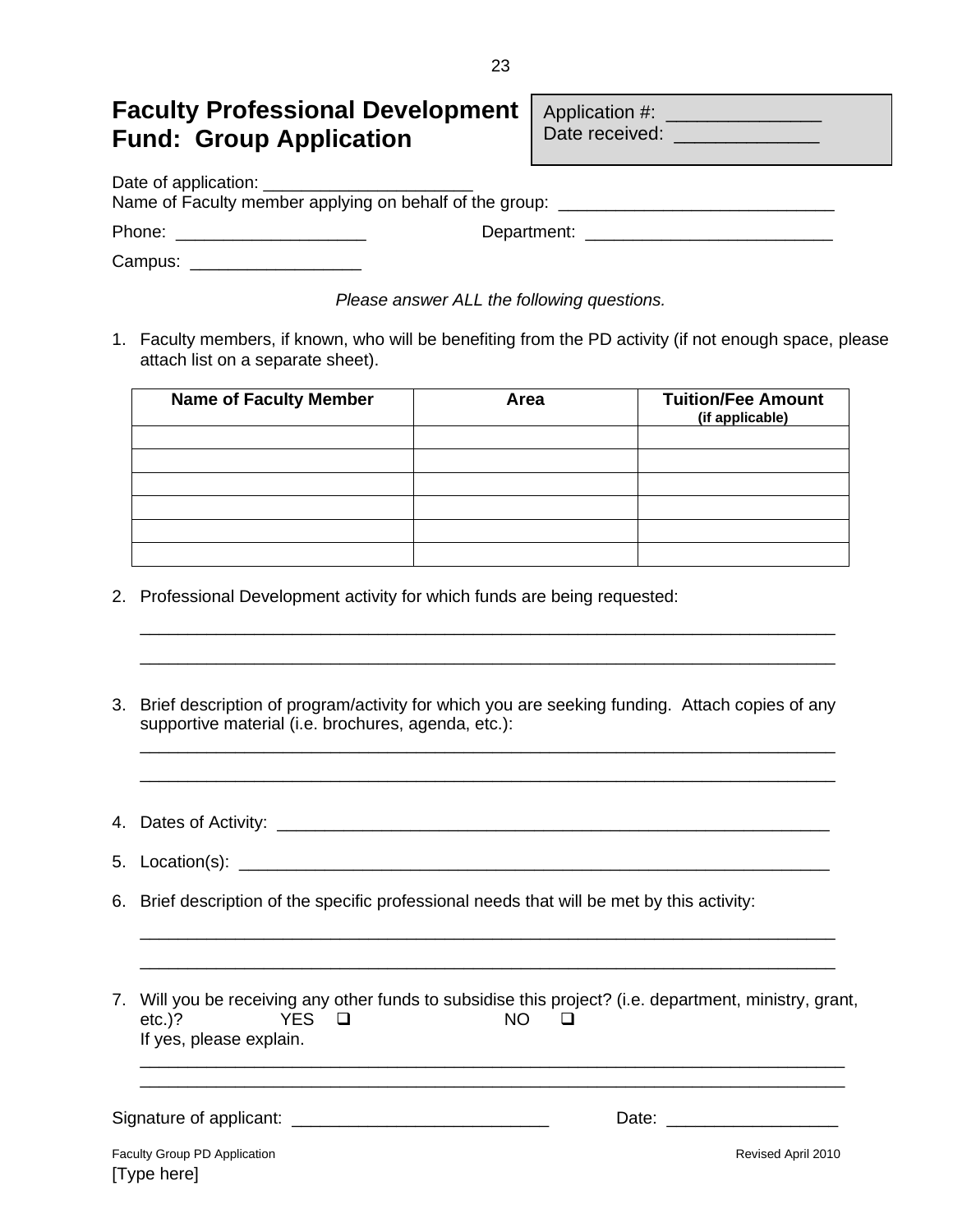## **Faculty Professional Development Fund Financial Statement** (for Group PD Application)

Application #: \_\_\_\_\_\_\_\_\_\_\_\_\_\_\_ Date received: \_\_\_\_\_\_\_\_\_\_\_\_\_\_

Please see the PD guidelines for help completing this form.

Name:

| <b>Expenses</b>                                                                             |                                                    | <b>Estimate</b><br>Fill in this column<br>at time you apply | Actual<br>Fill in this column<br>when submitting<br>the final report<br>and receipts |
|---------------------------------------------------------------------------------------------|----------------------------------------------------|-------------------------------------------------------------|--------------------------------------------------------------------------------------|
| Transportation                                                                              | Airfare                                            |                                                             |                                                                                      |
|                                                                                             | Kilometers @ .51                                   |                                                             |                                                                                      |
| Accommodation                                                                               | nights @                                           |                                                             |                                                                                      |
|                                                                                             | nights $@$                                         |                                                             |                                                                                      |
| Fee/ Wage /Honorarium (contact Financial Services for                                       |                                                    |                                                             |                                                                                      |
| specific details)                                                                           |                                                    |                                                             |                                                                                      |
| Room Booking                                                                                |                                                    |                                                             |                                                                                      |
| Publicity                                                                                   |                                                    |                                                             |                                                                                      |
| Refreshments                                                                                |                                                    |                                                             |                                                                                      |
| Tuition / registration fees (per participant)<br># of participants _____________<br>Fee: \$ |                                                    |                                                             |                                                                                      |
| Other expenses (please specify):                                                            |                                                    |                                                             |                                                                                      |
| Materials, supplies etc                                                                     |                                                    |                                                             |                                                                                      |
|                                                                                             |                                                    |                                                             |                                                                                      |
|                                                                                             |                                                    |                                                             |                                                                                      |
|                                                                                             |                                                    |                                                             |                                                                                      |
|                                                                                             | <b>Total expenses</b>                              |                                                             |                                                                                      |
| Do you want an advance? YES                                                                 | $\Box$                                             |                                                             |                                                                                      |
|                                                                                             | Advance (if requested): (Max 70% of allowed funds) |                                                             |                                                                                      |
|                                                                                             | <b>Final Balance</b>                               |                                                             |                                                                                      |

| <b>Advance Signatures:</b> |             |           |      |
|----------------------------|-------------|-----------|------|
|                            | Chairperson | Treasurer | Date |
| <b>Balance Signatures:</b> |             |           |      |
|                            | Chairperson | Treasurer | Date |
|                            |             |           |      |
|                            |             |           |      |